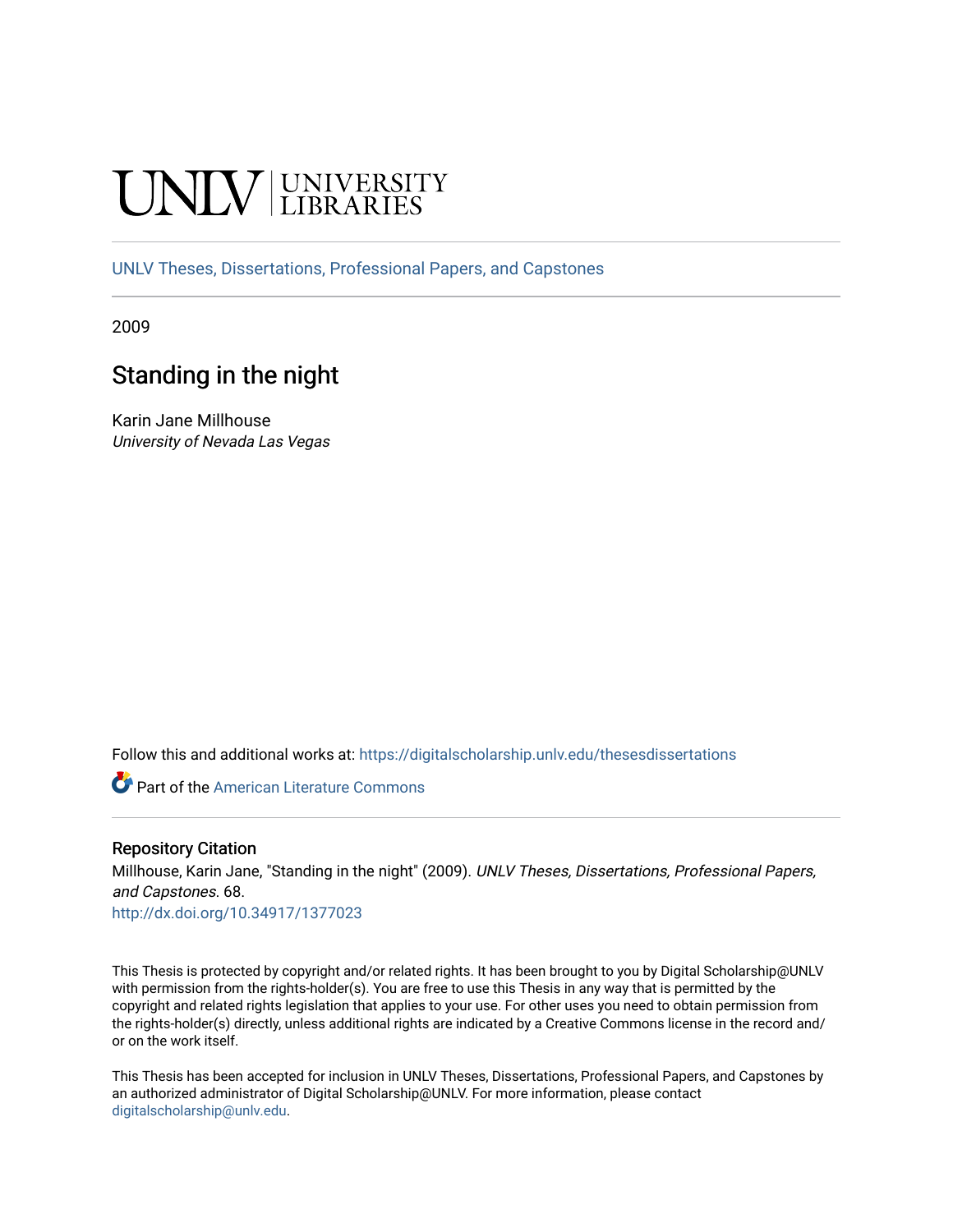## STANDING IN THE NIGHT

by

Karin Jane Millhouse

Bachelor of Arts University of Montana 1997

Bachelor of Arts University of Montana 2005

A thesis submitted in partial fulfillment of the requirements for the

**Master of Fine Arts in Creative Writing Department of English College of Liberal Arts** 

**Graduate College University of Nevada, Las Vegas December 2009**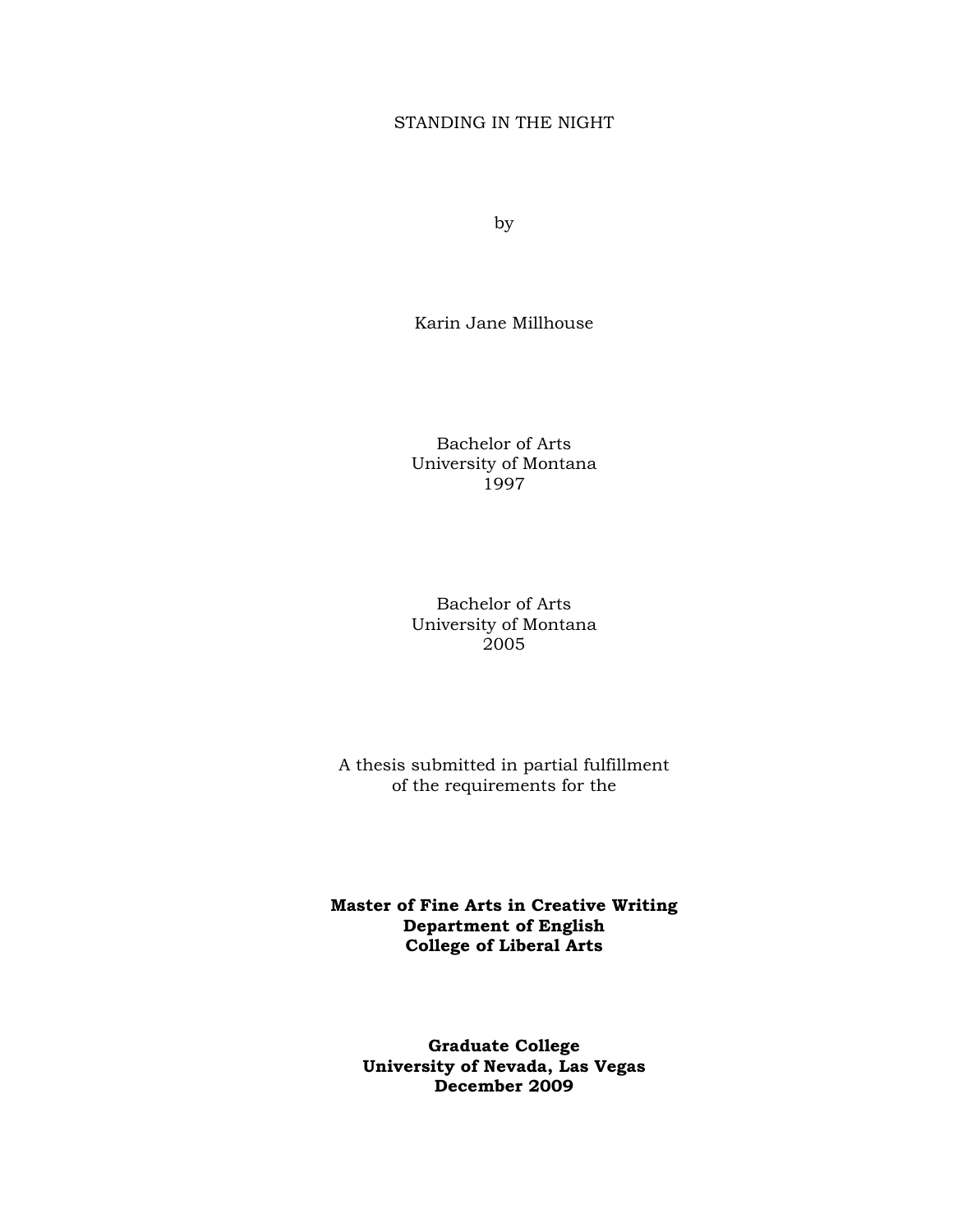Copyright by Karin Jane Millhouse 2010 All Rights Reserved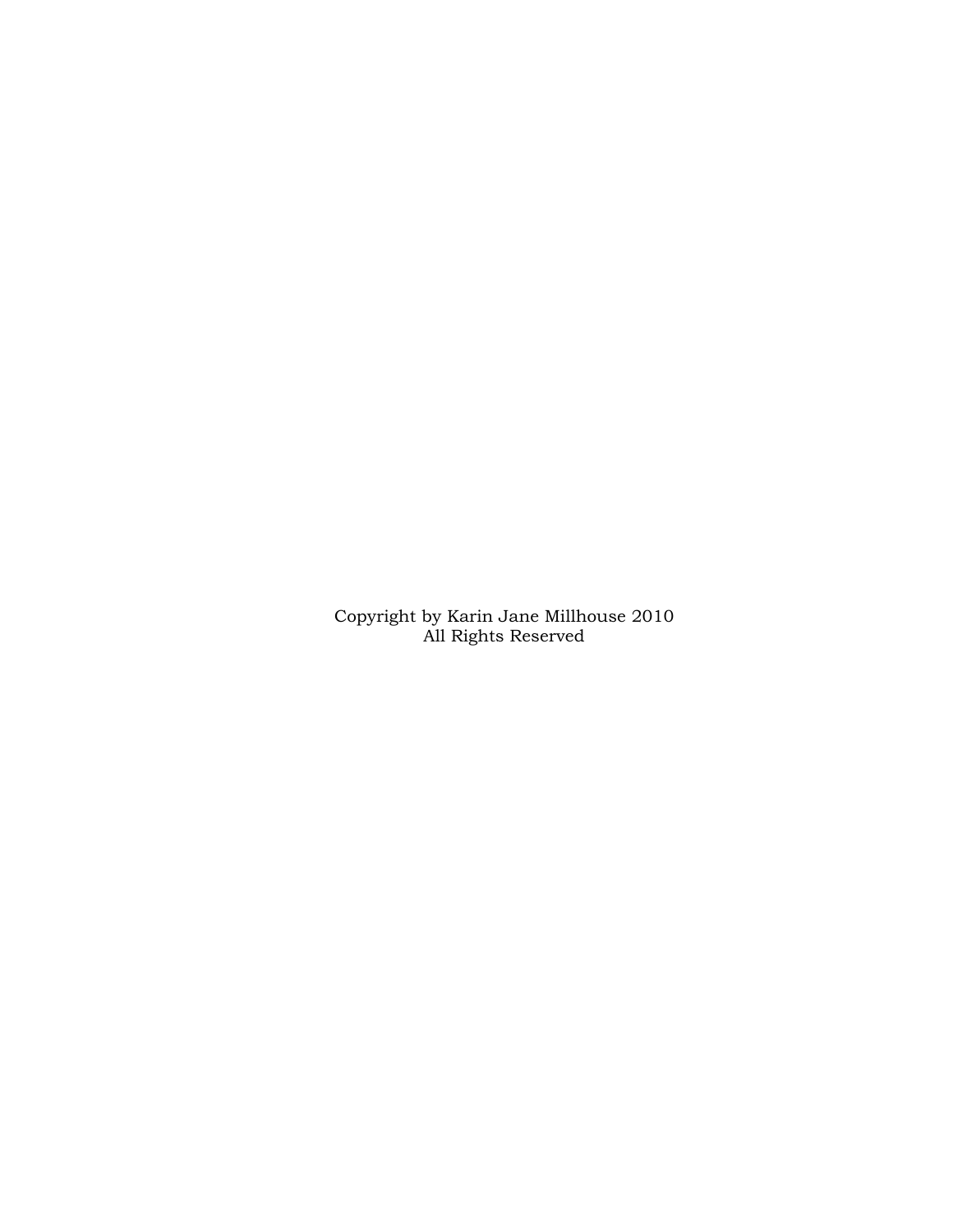## ABSTRACT

## **Standing in the Night**

by

## Karin Jane Millhouse

## Dr. Donald Revell, Examination Committee Chair Professor of English University of Nevada, Las Vegas

*Standing in the Night* has been completed under the influence of

phenomenology with its curious regard towards reality. Yet it makes no claims

to be anything other than what it is: really, we're just making it all up as we go

along.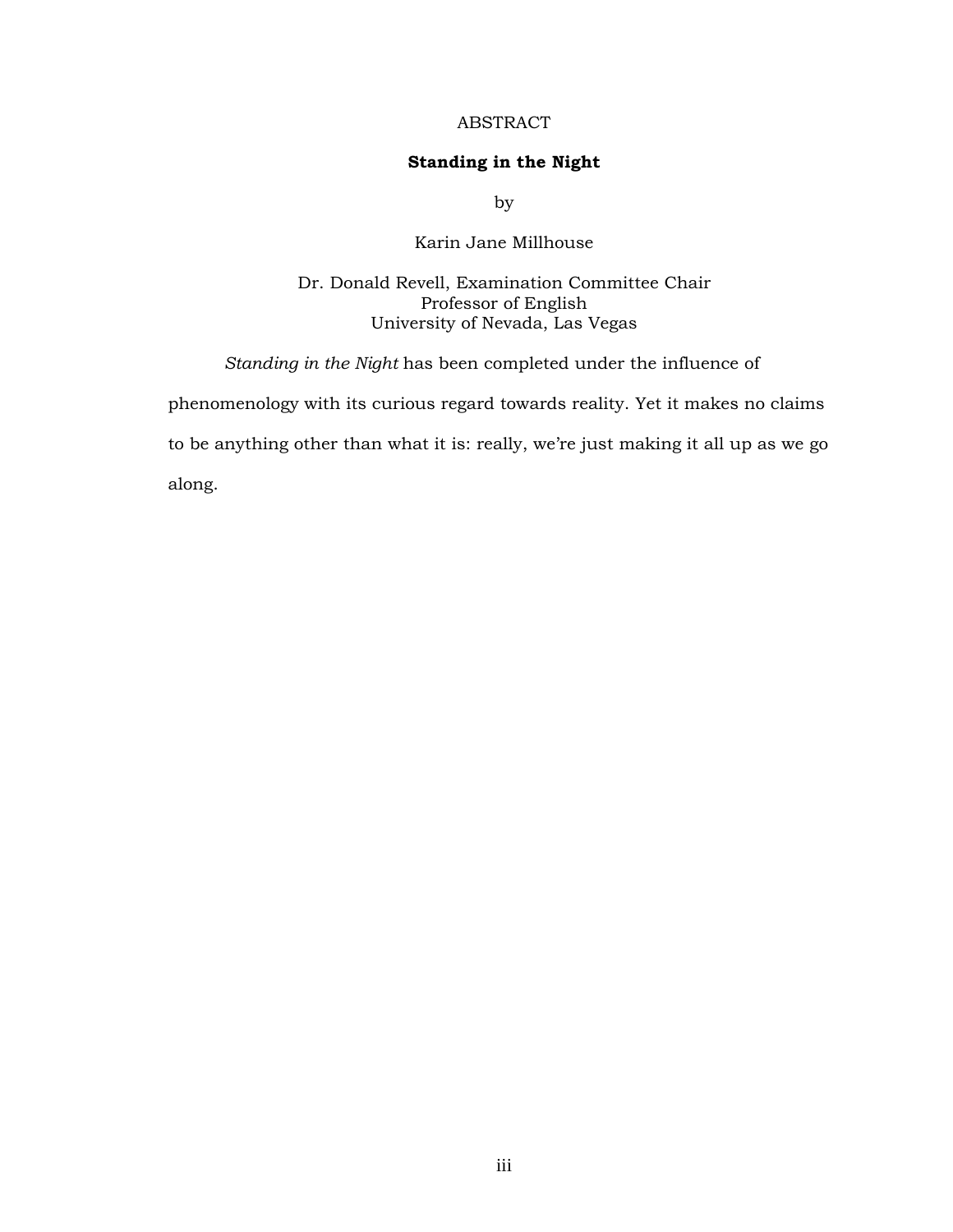#### PREFACE

I think it is safe to say that we are all here (i.e. in MFA programs) because we find value in the written word—the beauty it has the possibility to convey. We know how it feels to come across that kind of language, and we want to be able to produce that kind of ecstasy with our own unique language choices. I think it is also fair to say we are here to explore our own voices in order to maybe, just maybe, express the beautiful with a newness that will blow readers away. So, we want newness. We seek beauty. And we have joined ranks to explore the possibilities. There is value in the commonality this quest produces—it brings us together as creative thinkers. Then again, maybe this is an entirely bad thing.

 According to William Bronk, commonality is dangerous. Our perceptive capabilities lead us down the path of common sense in that we insist on affirming, through each other, that which is reality, but this affirmation stagnates until, eventually, "as we agree more widely, and experience confirms our agreements, we cease gradually to reject the external world" (VSC 10); henceforth, the danger lies in wanting only answers—answers that we make up in our own limited heads. For Bronk, as it should be for all writers, the challenge lies in not rejecting reality. It requires that we remain vigilant and seek out and accept those "wild, strange impressions we continue to have" (11). The hope is to reveal a unique philosophy using language structures and genre forms as the vehicles that will move the thoughts beyond the rhetorical mood of statement.

 Although, on the flip side, this approach seems possibly too full of intent: in doing this, am I rejecting "reality"? Is this, in the words of Jean Baudrillard,

iv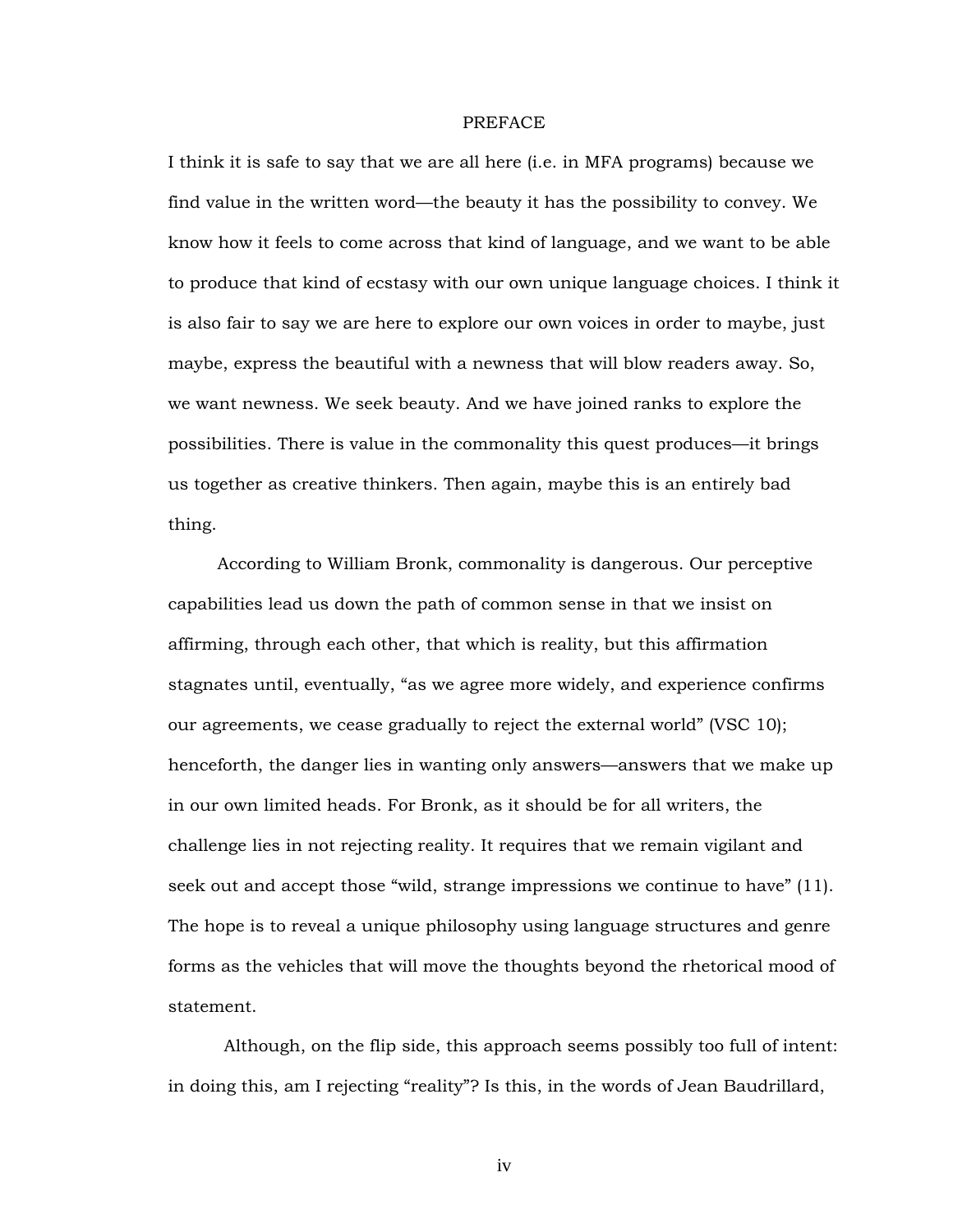a case of the map engendering the territory (Poster 166)? Perhaps my inner imperialist is attempting to make the function fit the form. What are we even talking about when we talk about writing or art in any sense? These questions are beyond the abilities of this modest preface, but they have been slithering around in my head for the last two years.

In brief, the most enduring theory I have encountered so far describes the function of art as the relationship between the beholder and the beheld and this is as I think it should be—as a dialogue. According to Dave Hickey, art has shifted away from the effeminate ideal of providing beauty, harmony, and generosity to the masculine ideal of strength, singularity, and autonomy (42). Hickey's issue, as I understand it, is that contemporary art has digressed. It has severed the relationship between the mystery that once tied together the work of art and the viewer. Upon the advent of the Renaissance, the art and the viewer came to share the plane, specifically because the artist was allowed to create non-organizationally sanctioned (i.e. state or church) subject matter (9). The pleasure, power, and beauty evoked by the piece became a dialogue between the beholder and the beheld. The subject matter depicted personal politics as opposed to an idea pressed down on the artist from above.

 Even at its bleakest outlook, Hickey's theory proves one thing—there is still hope. Maybe art has veered in the wrong direction by tossing the beholder out with the bath water. But, even if there is a nefarious ideal to which art is currently held up, at least it still provides an "atmosphere" as opposed to the simulacra where everything is already perfect and perfectly severed from reality:

It is no longer a question of imitation, nor of reduplication, nor even of parody. It is rather a question of substituting signs of the real for the real

v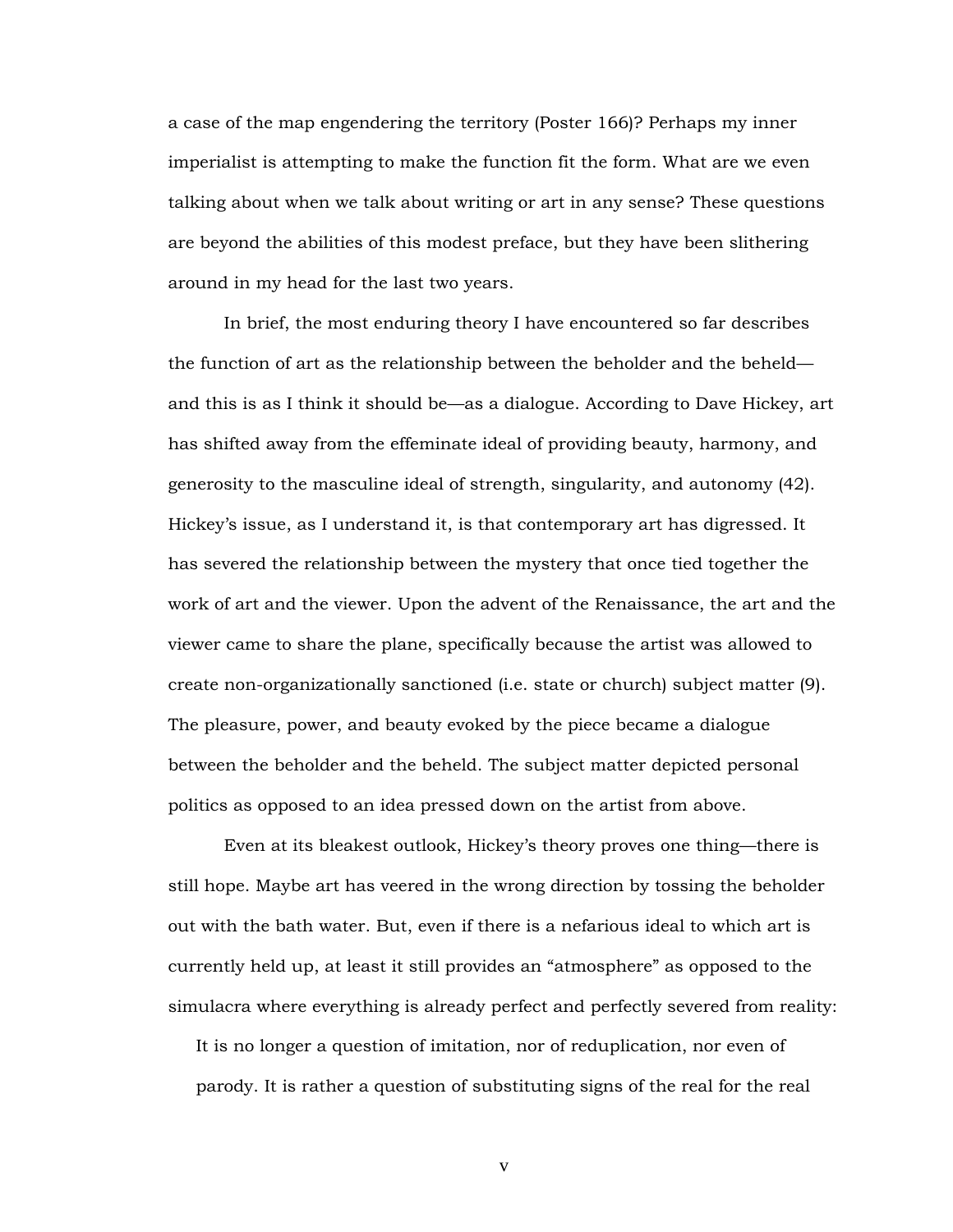itself; that is, an operation to deter every real process by its operational double, a metastable, programmatic, perfect descriptive machine which provides all the signs of the real and short-circuits all its vicissitudes. Never again will the real have to be produced: this is the vital function of the model in a system of death, or rather of anticipated resurrection which no longer leaves any chance even in the event of death. A hyperreal henceforth sheltered from the imaginary, and from any distinction between the real and the imaginary, leaving room only for the orbital recurrence of models and the simulated generation of difference. (Poster 167)

The system in place now may not be perfect, but it does allow for a real experience to come through now and again. It slips in through here: in between reality and simulacra, in between the id and the super-ego. In this weird indescribable place that claims either, yes, this brings pleasure or, no, it doesn't.

 This idea of liminality came up in my encounter with the Japanese poets. One idea that continues to resonate is Shuntarō Tanikawa's comment about his early sonnets. He states he wrote them without having any knowledge about the true sonnet form. He merely imitated the visual form he saw on the page. What he produced though were beautiful poems with a distinctly new feel with the importance lying in the fact that it was an accidental newness—a freshness that occurs when an artist stops taking the process so seriously. (The process, not the product.)

Quite possibly this is where beauty and newness come from—in this liminal space between old and new. This brief moment when the concept is barely formed. Yet the concept is fleeting, and once the influence has been

vi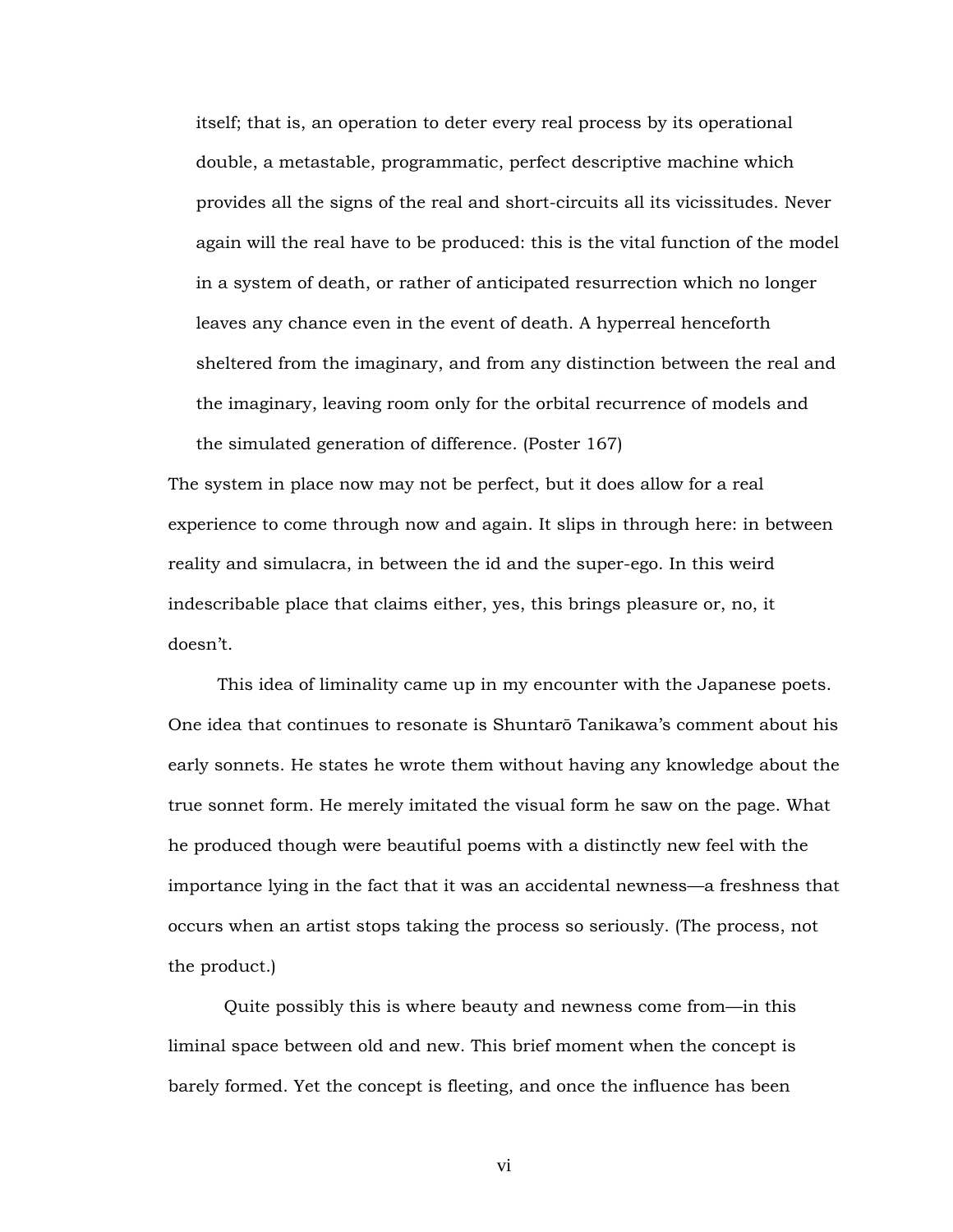assimilated into a totality, the newness is gone, replaced by dogma; henceforth, we must be vigilant that we are not heading towards the simulacra—for what has already been proven *good*—and instead keep faith that what is innate within in ourselves is enough.

 The simulacra, which by nature refuses reality, can only isolate the beholder from the beheld. It does not leave room for dialogue. It just *is.* From my point of view, poetry should use language as an agency for overcoming isolation (as Bronk does so beautifully) as opposed to using it as a means by which we estrange one another. As a result, I have strived to find the words and meanings that express the communicative inadequacies of the human experience even though, in the end, all attempts at meaning will still leave the greater part of existence a mystery.

#### END NOTES

Bronk, William. Vectors and Smoothable Curves. San Francisco: North Point Press, 1983.

Hickey, Dave. The Invisible Dragon. Chicago: University of Chicago Press, 2009. Poster, Mark, ed. Jean Baudrillard: Selected Writings. Tr. Jacques Mourrain. Stanford: Stanford University Press, 1988.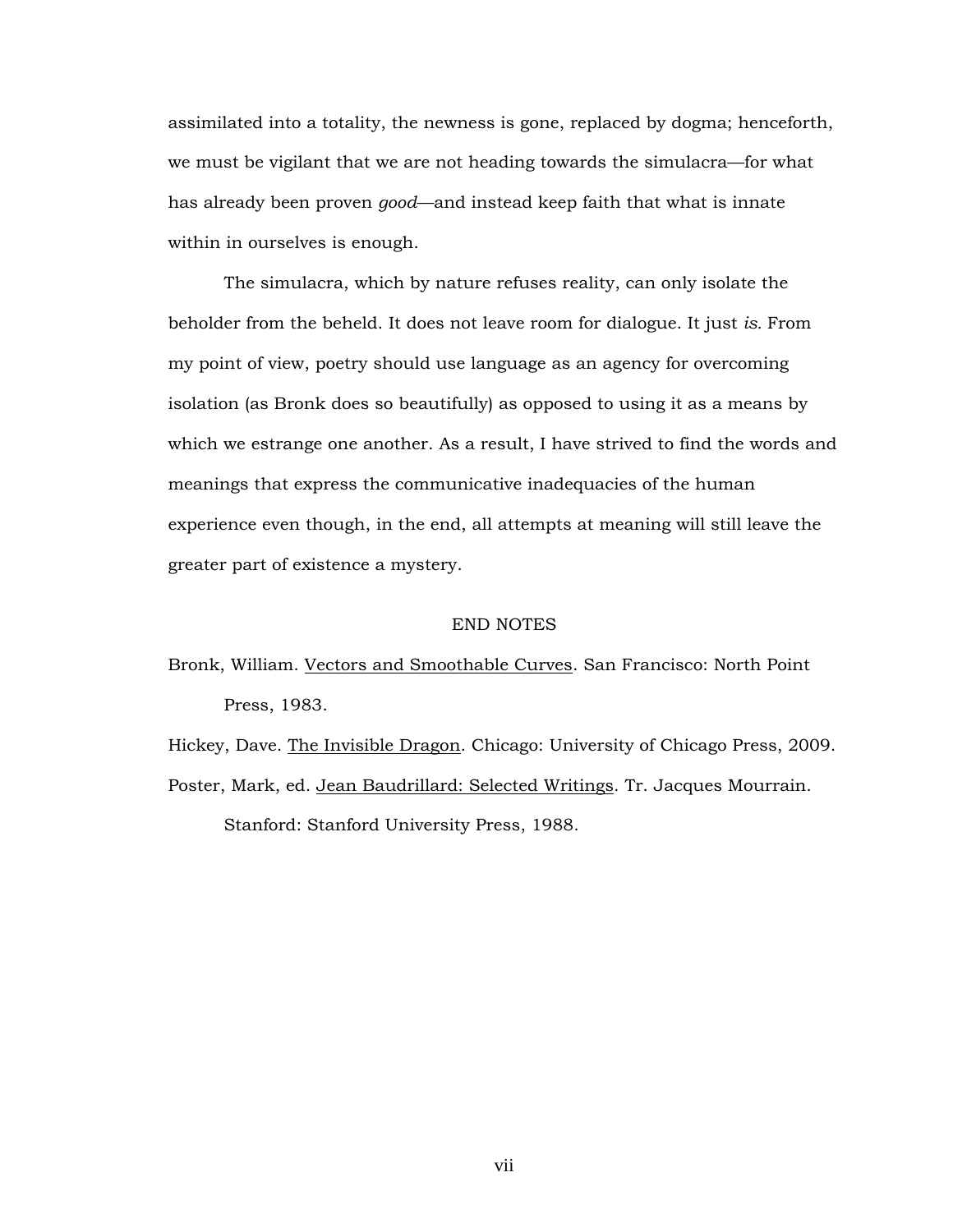| Libor. | $\dots$ 31 |
|--------|------------|
|        | 32         |
|        |            |
|        |            |
|        |            |
|        |            |
|        |            |
|        |            |
|        |            |
|        |            |
|        |            |
|        |            |
|        |            |

## TABLE OF CONTENTS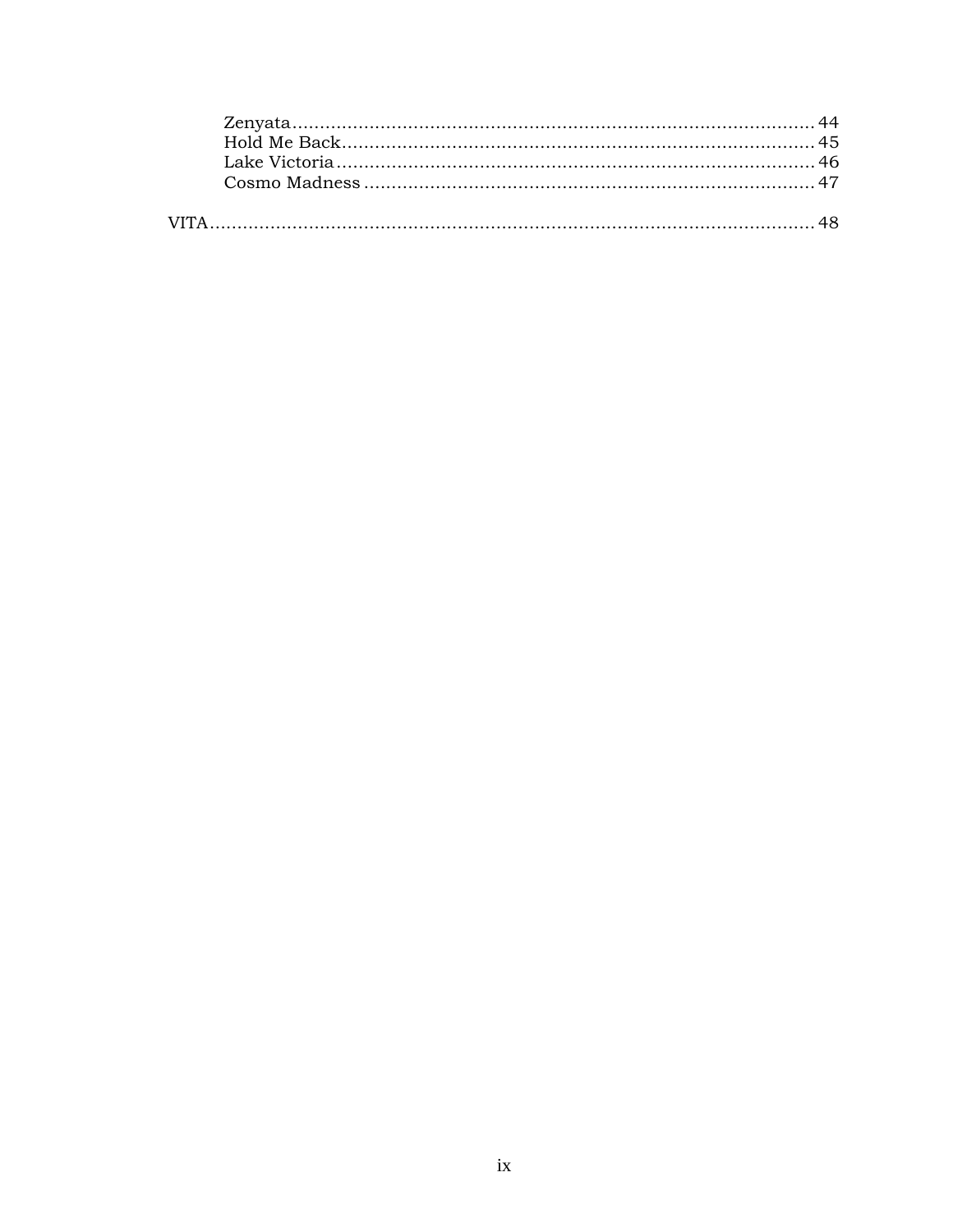## STANDING IN THE NIGHT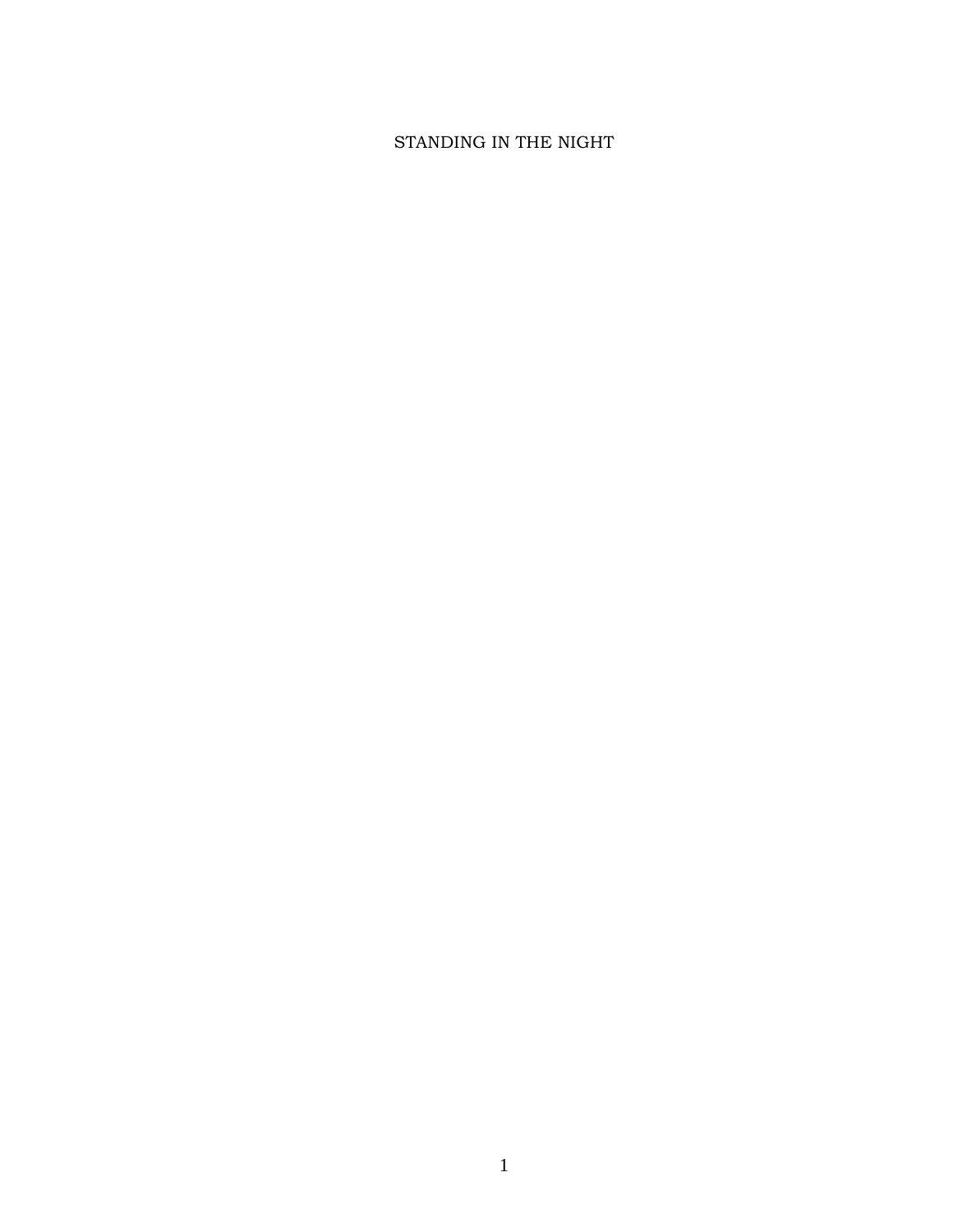SUMMER SQUALL

The journey towards death requires no oars no boat only faith in energy drifting unnatural weather shifting tide moonless night cast out the mended net the long wait for morning lake not lake daughter's dream father's fear of falling out of favor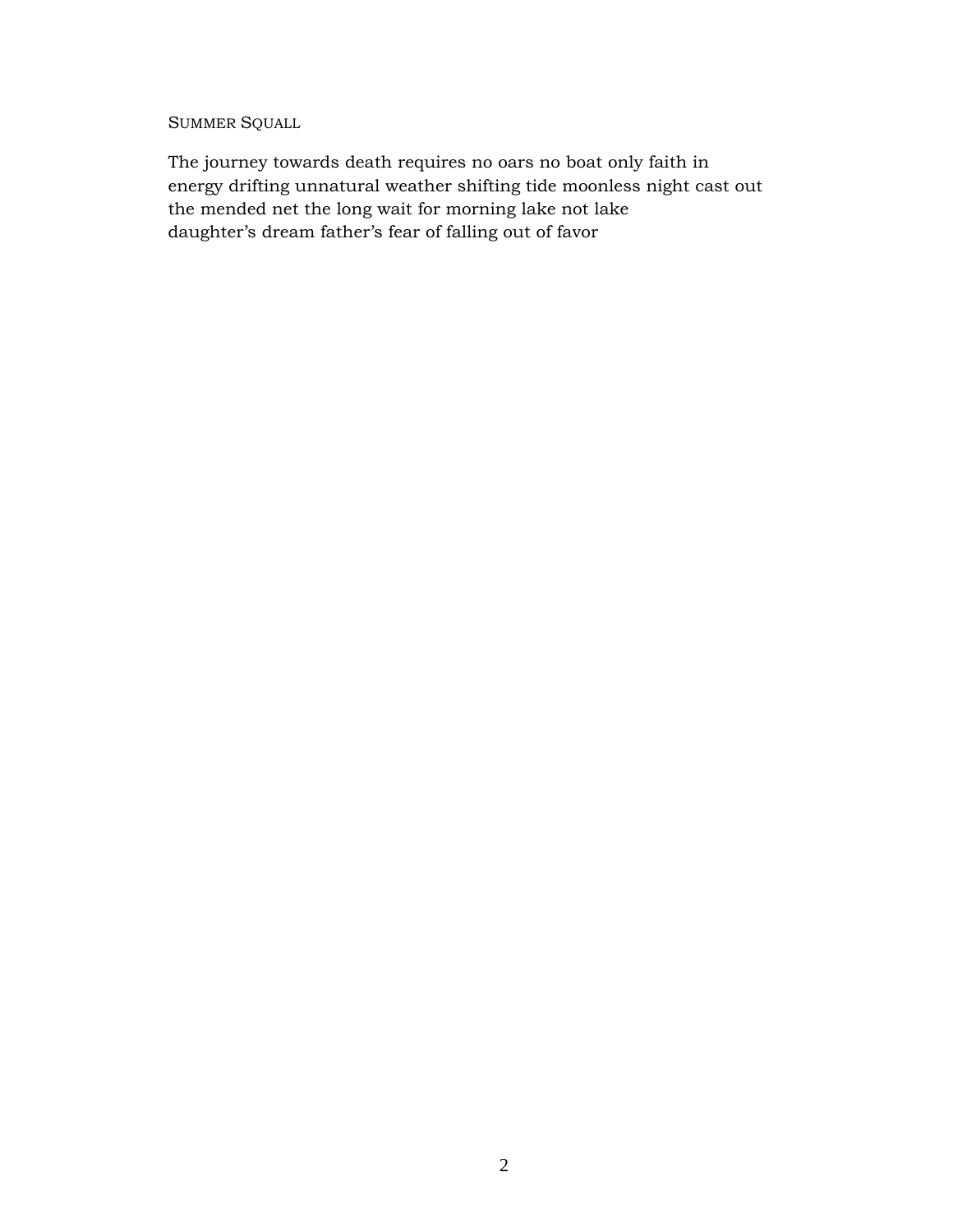## FOREVER TOGETHER

Lines at the eyes where age springs petals pale in the gutter one tenth of a second the time it takes for the face in the cloud to fade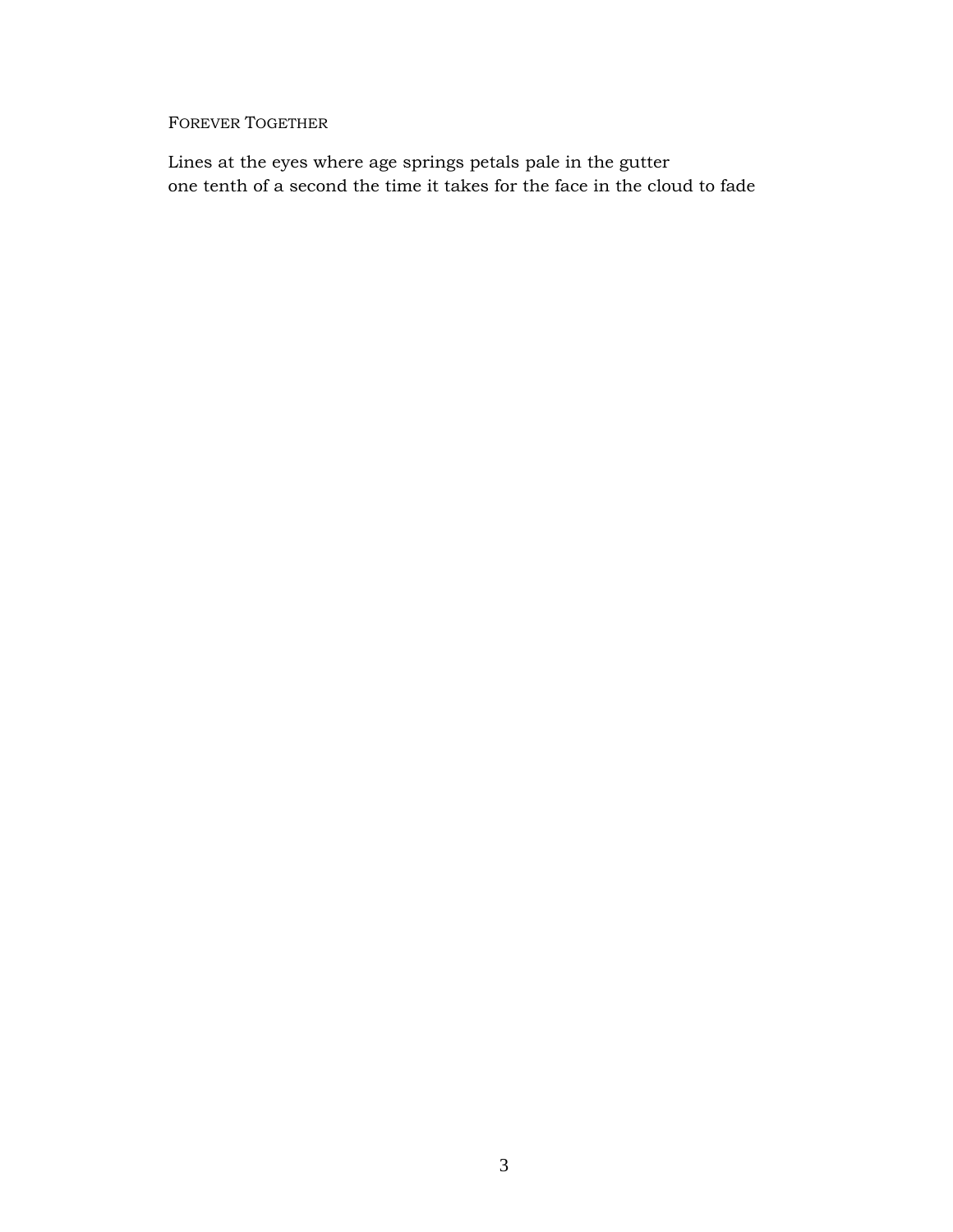## SWIFT TEMPER

Empty synagogue on the Rhine banks the evening sun sinking history asks nothing of the present except an audience of willing listeners

Police in small white cars line the white wall shades the absent congregation reflects the pistol's gleam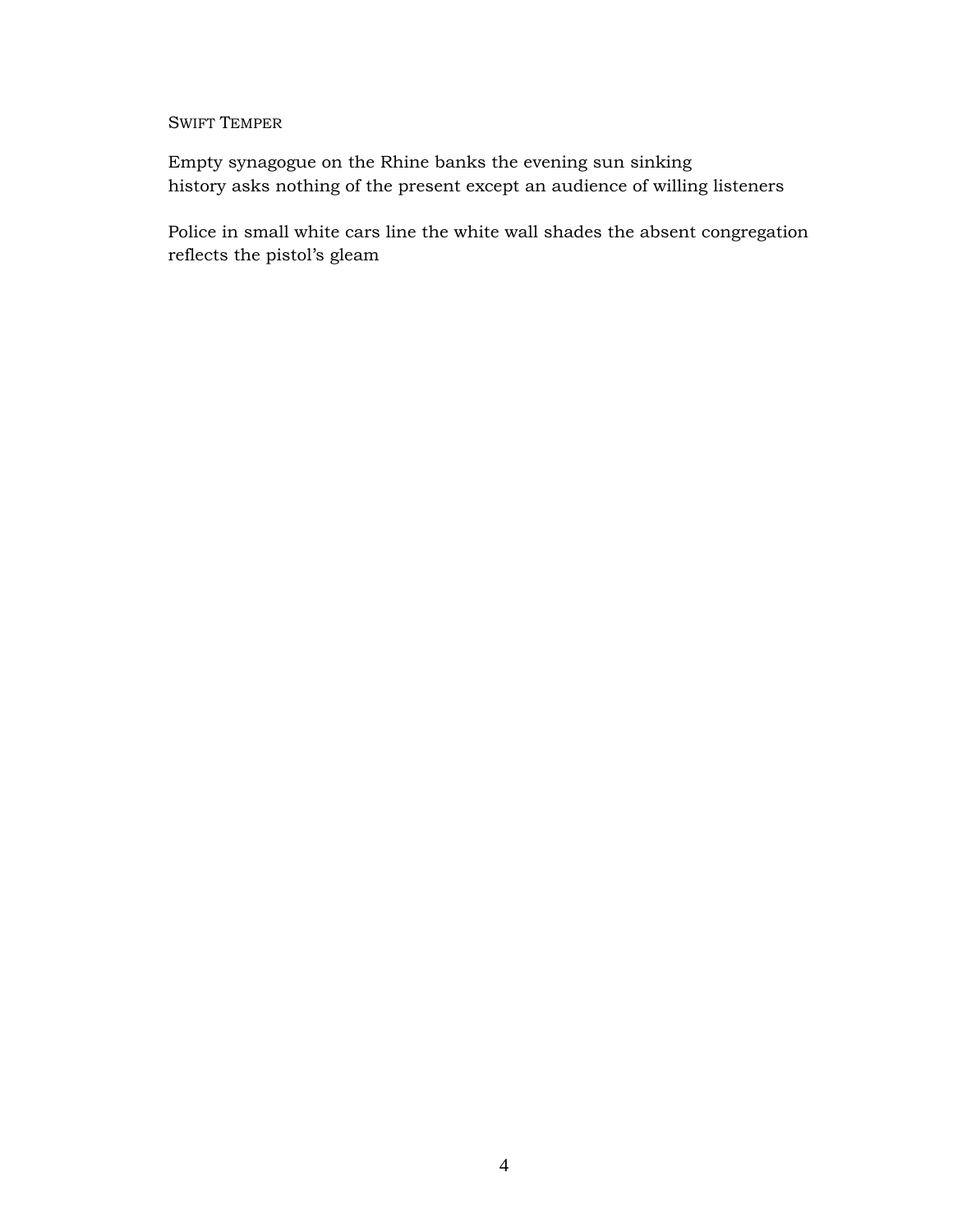MINE THAT BIRD

Daughter's arrival always departure in the dark the skylark cries empty nest eggs eaten by snakes the slither of bodies coiling blood on the tongue words fail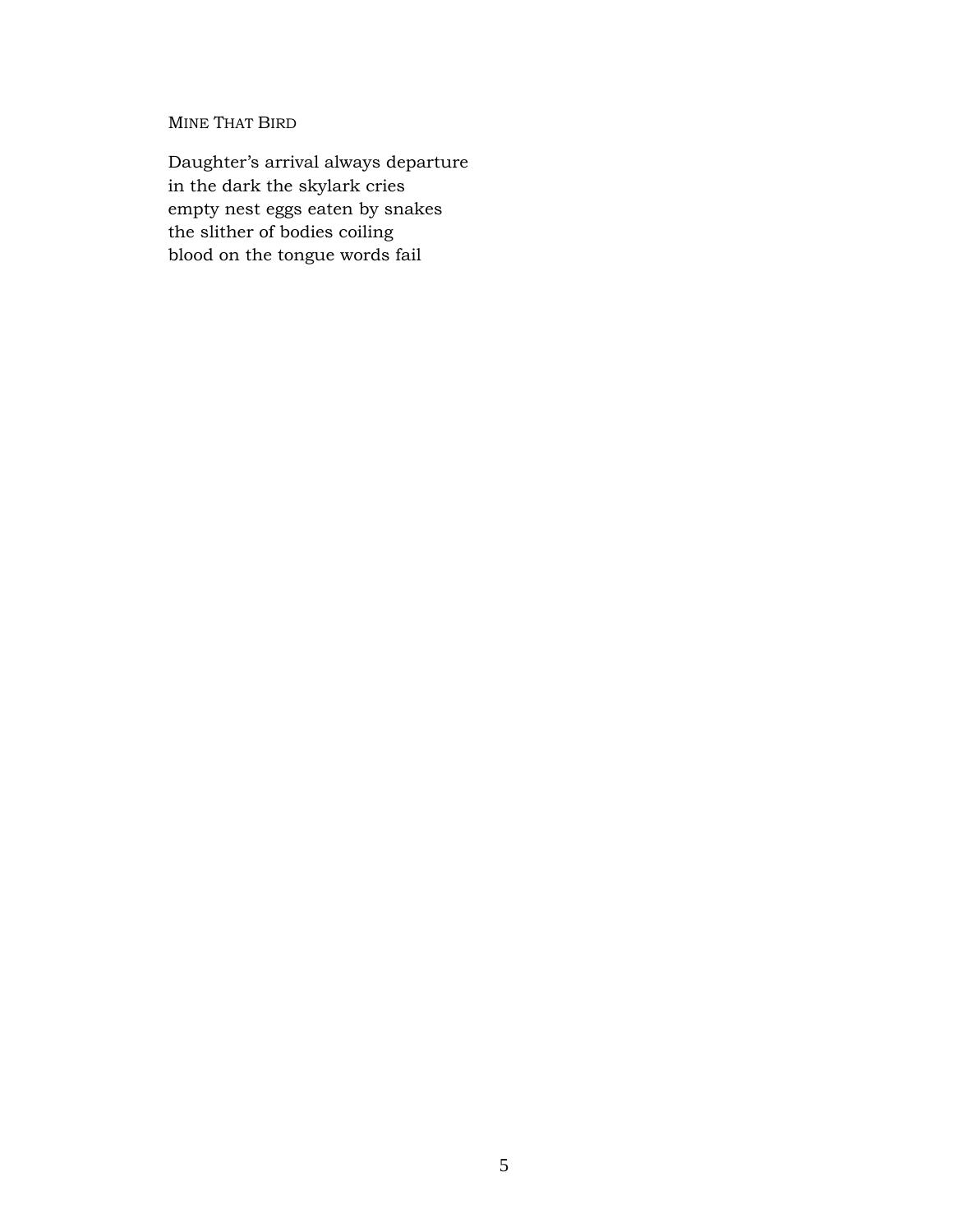## WELL ARMED

Meaning veils the concern ourselves concerned with our own well-being the voice drifts as orange bleeds into blue while white collared men at tables trade tobacco scrap metal carts bent wheels barely roll past the old beggar her filthy feet shuffling through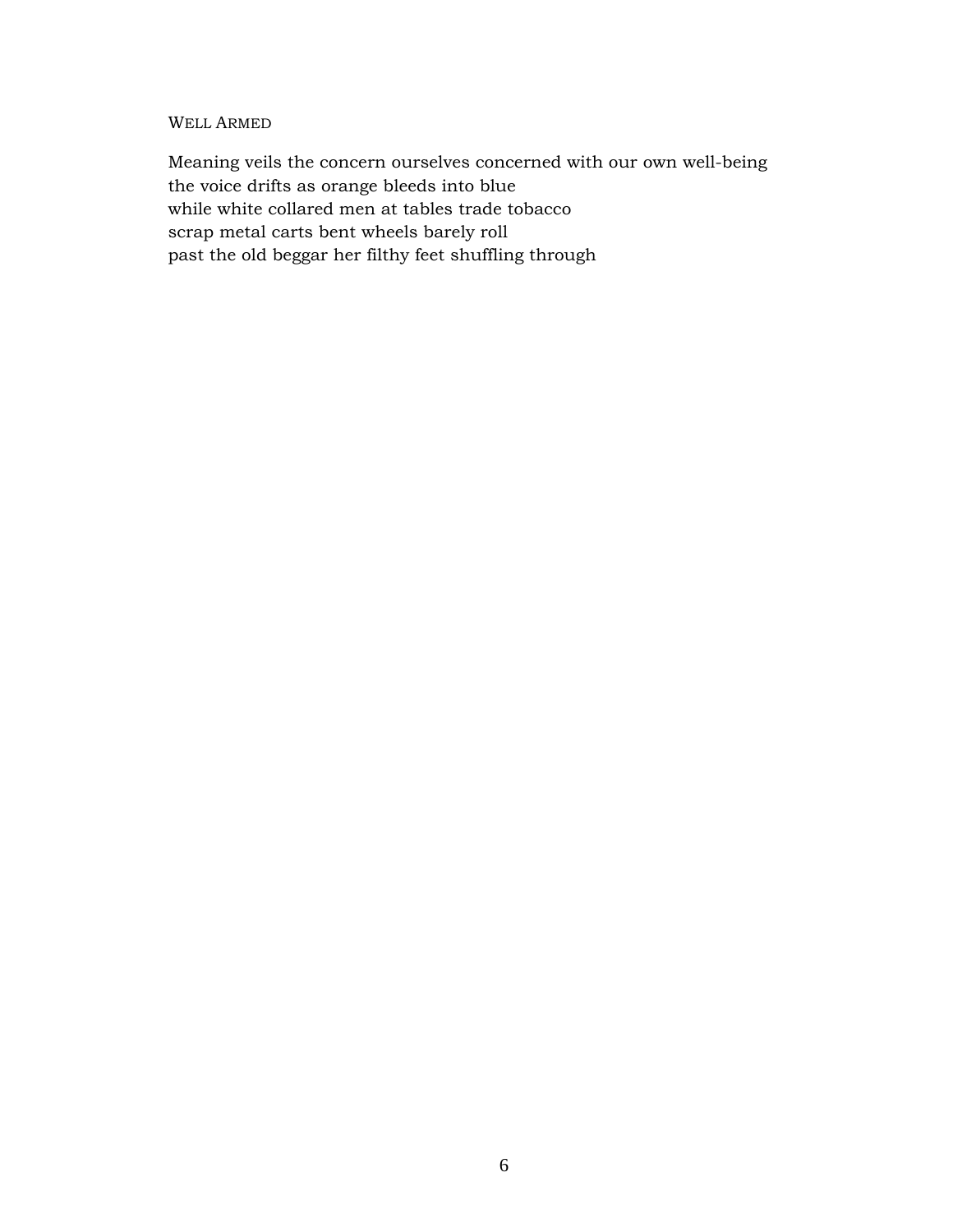## GIO PONTI

Gray the color that makes the most noise drifts between city and sky the buzz of drills and electric asphalt saws space is a journey of one minus nothing leaves no remainder no room for less seagulls from a rooftop an echo more far than near the street trash the little girls' arms woven together one and one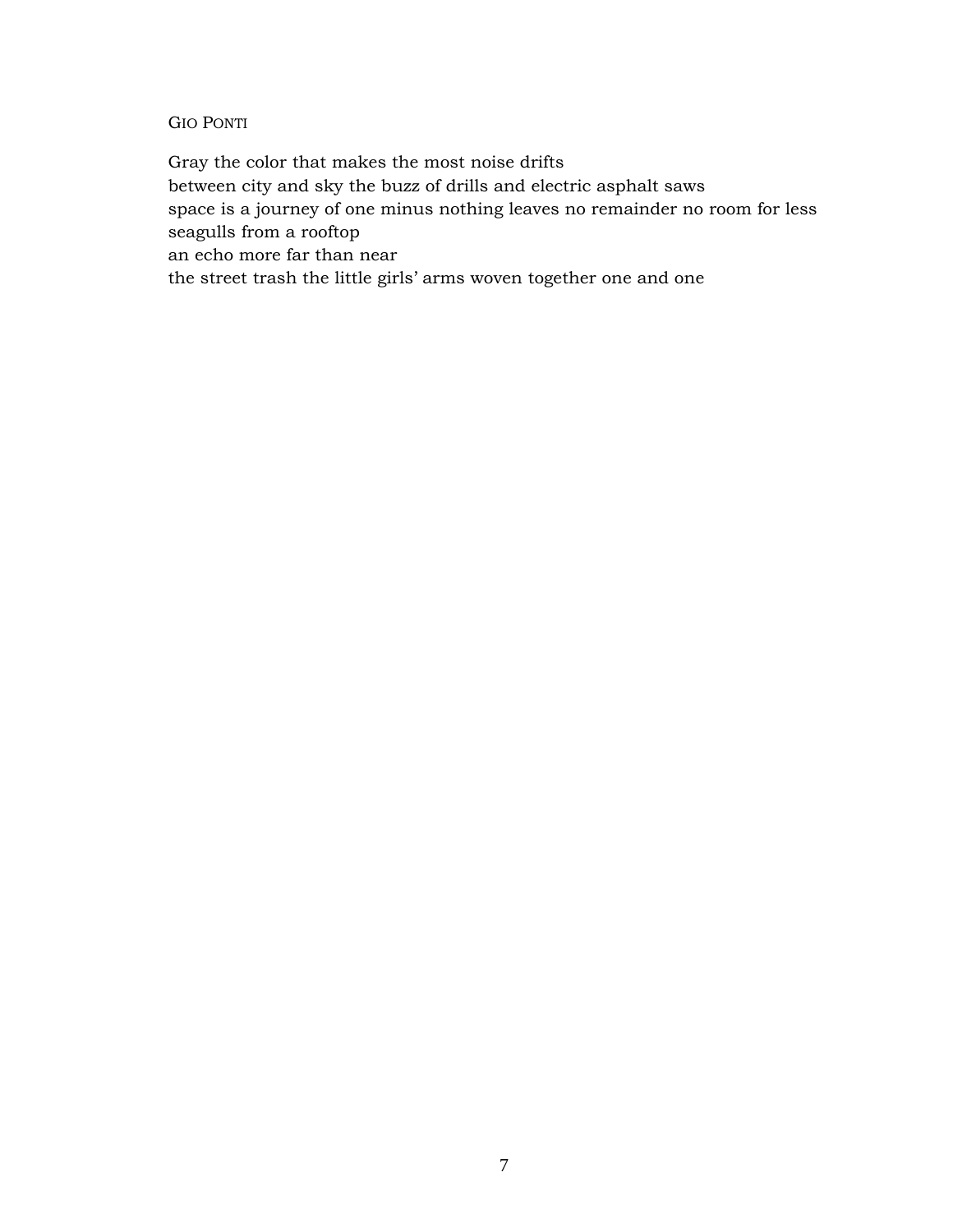## QUE PASO

Turkish puzzle pieces of a map scattered cats with calico borders the man and the cat occupy the same doorstep same sun sets on both pavers grow rotting fruit stench rises the cat gnaws its paw the sun's slow death the last death the escape from ourselves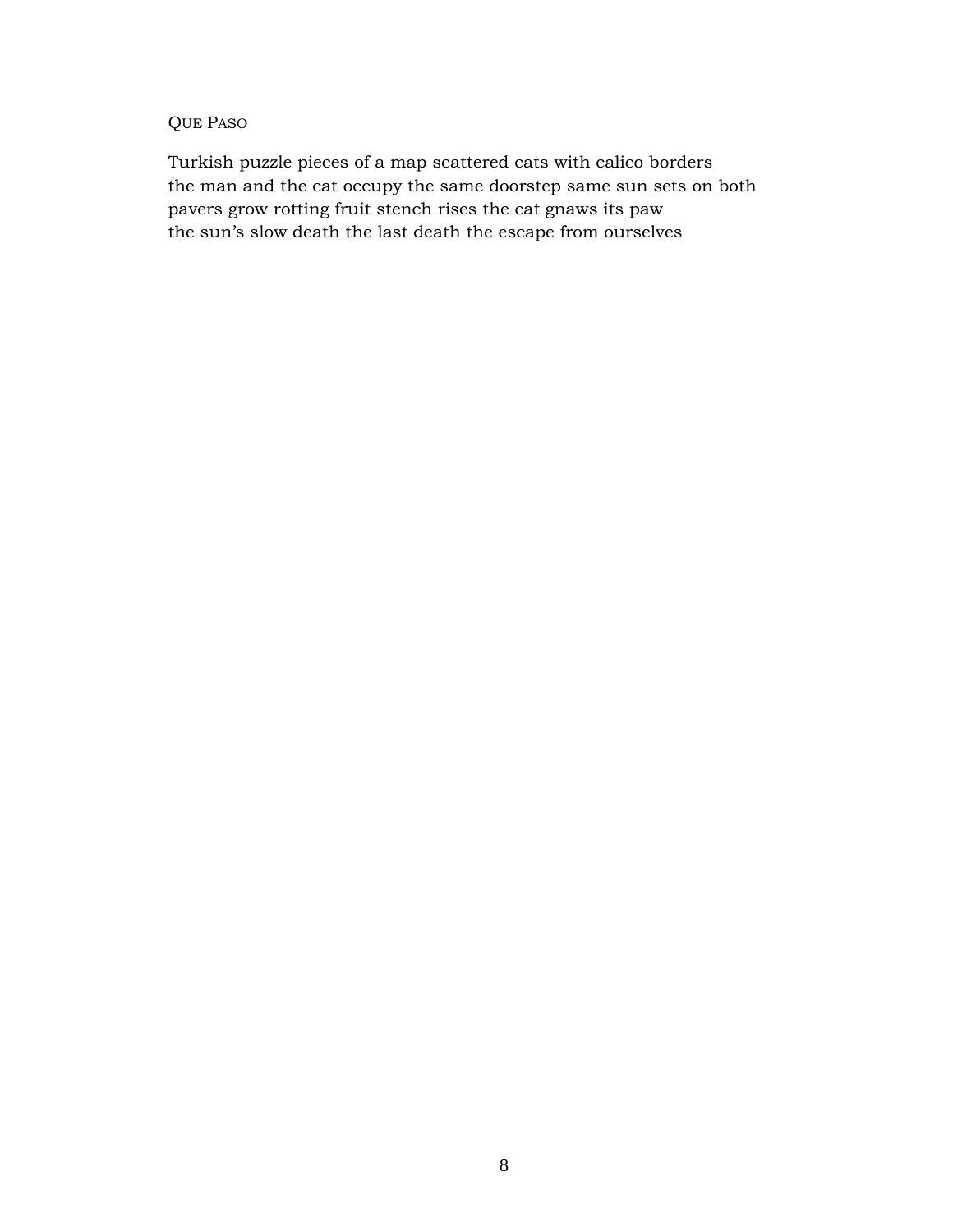## SUMMER BIRD

Small town streets filled with strangers a dog half dead a break in the pavement the procreative explosion the rush of greed and the scum scraped up the weight equals a house the contents squeezed together we have outgrown our atmosphere the best of us hide in the dark smoke crack off of tin foil grocery store shelves emptied of baking soda the neutralization of the masses the means to the end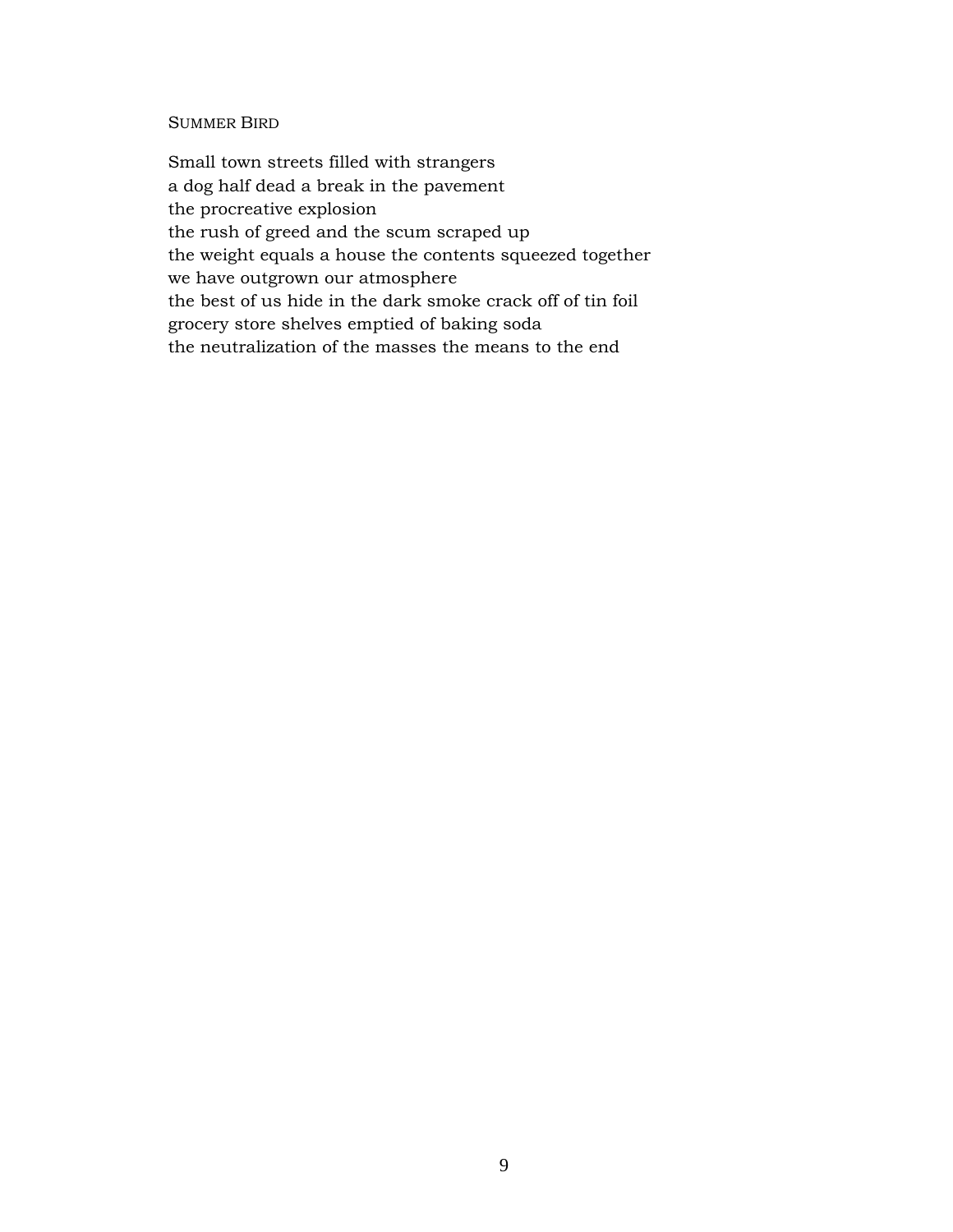## RAVEN'S PASS

Floating on waves greened cupolas lost in the answer the question rises walls evaporate my voice evaporates burning goldbeater skin rains down the failed experiment is no less worthy a thousand wooden doves take flight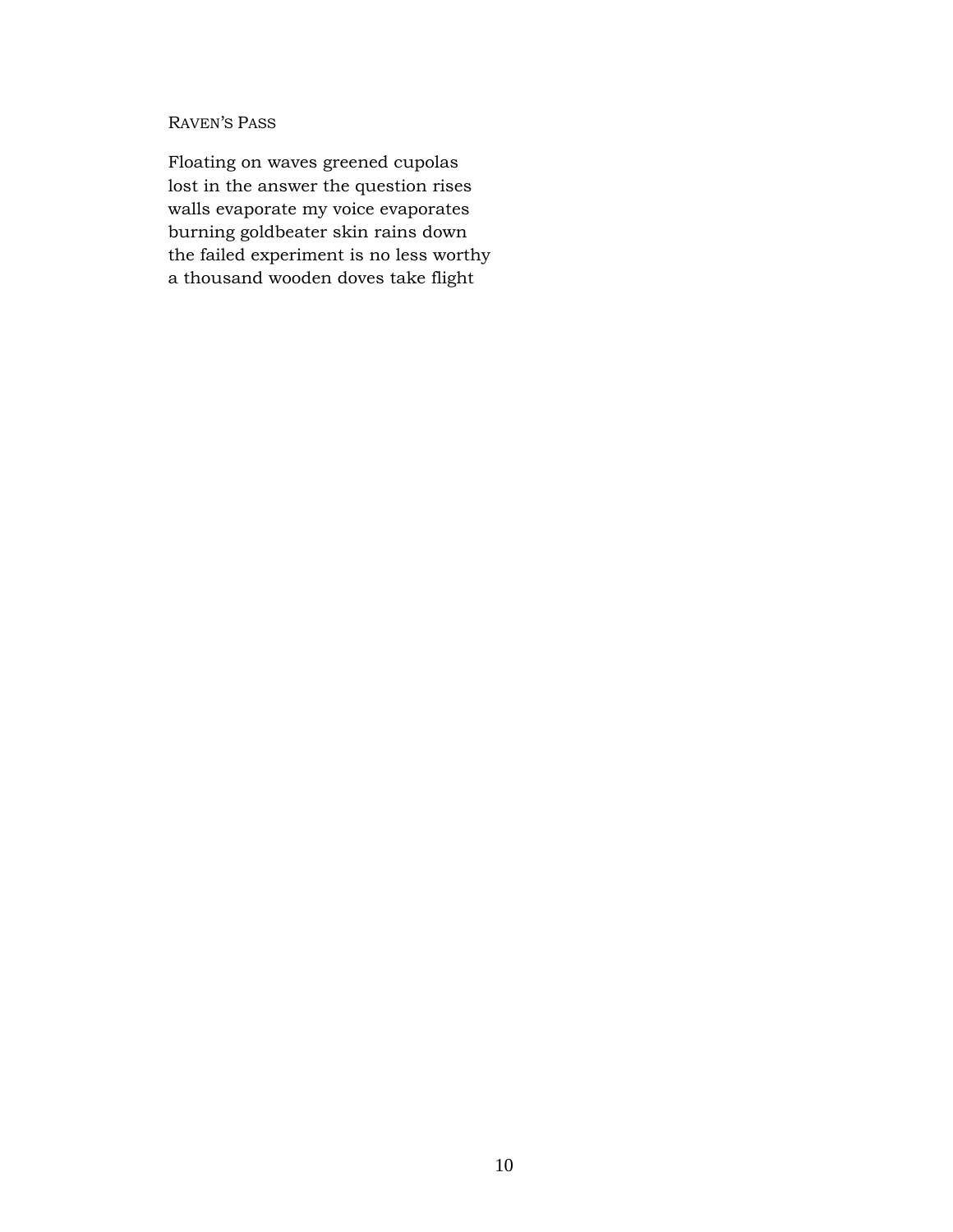## HENRYTHENAVIGATOR

The field of mouths blooms tongues speak of centuries spread out space settles into black holes lies become habits words become strangers in the Istanbul airport waiting for the cripples to load the mute boy holds his father's hand maps a vacant course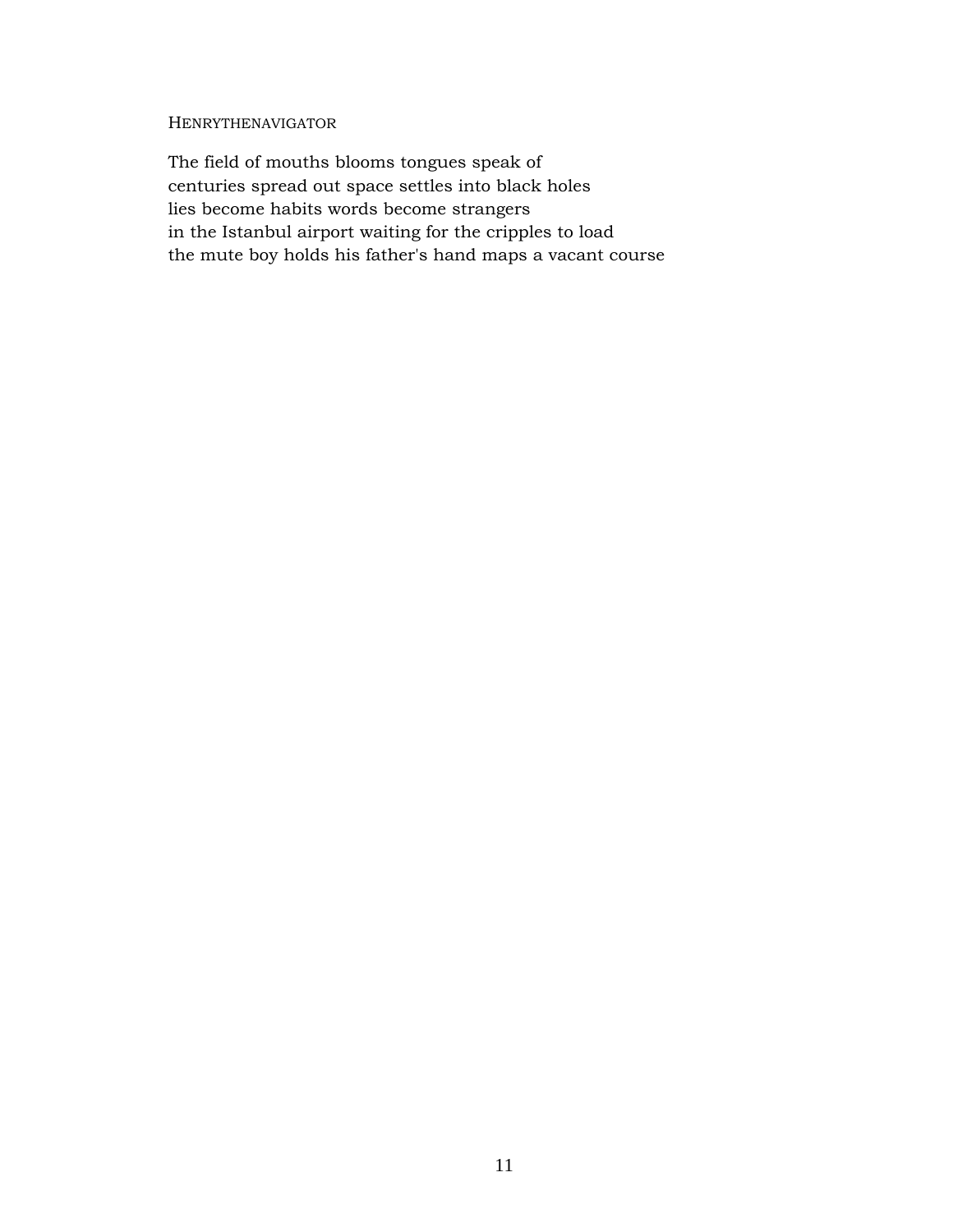MEDJOOL

No time to bury bones we bury them anyway eager diggers that we are to the rhythm of the days' culmination

*Tangerines fresh from the tree* is what we think of when we think of death or sex the same equation the same

Today half gone already half my life gone the fear not enough to make me live as I am dying I am dying I am already dead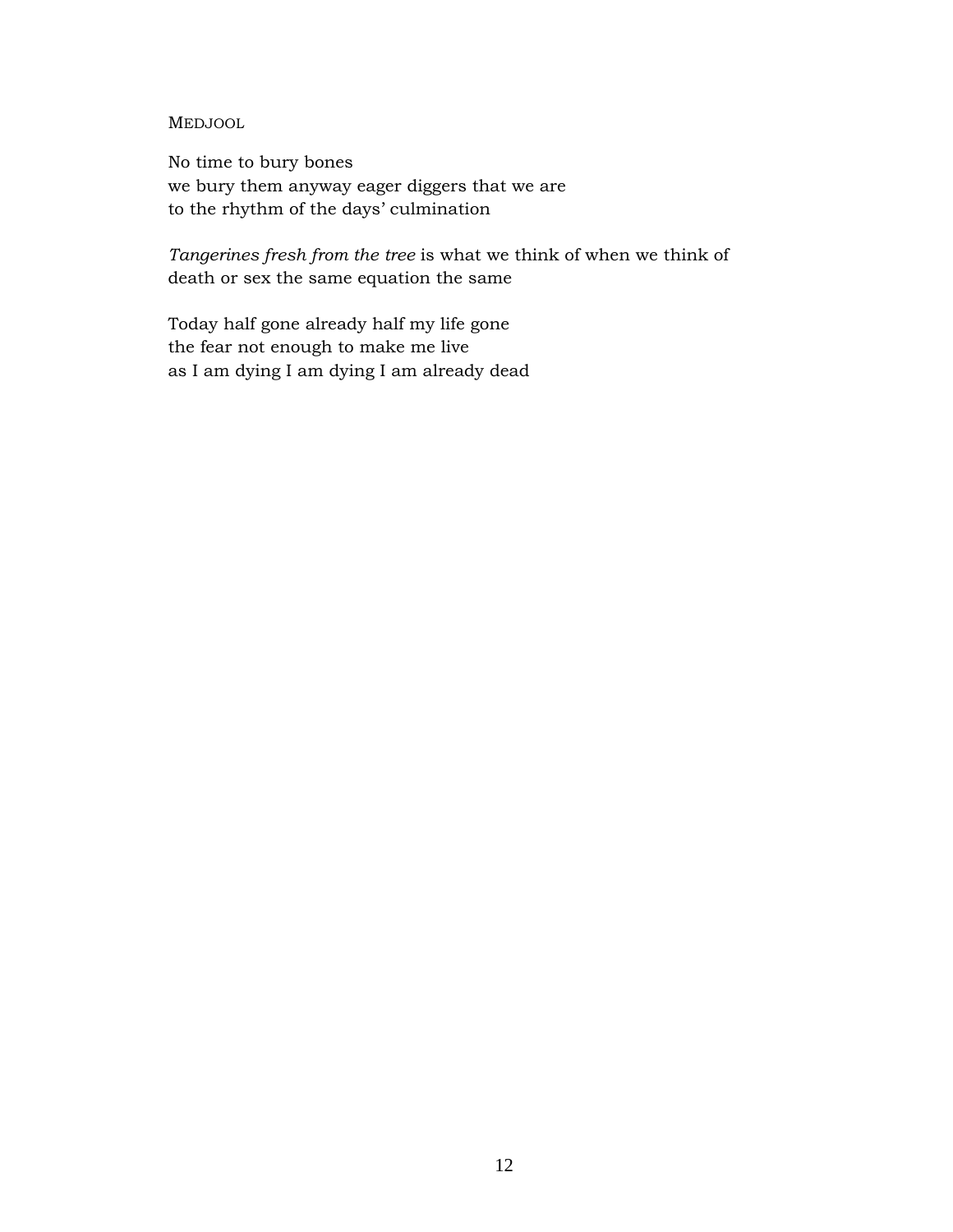## VENTURA

It's not the death but the worms through the empty eye sockets not half as gruesome as our own slithering while alive the sun passes over and over useless apparatus

Summer rain leaves already falling away the muezzin's prayer over the loudspeaker the distortion when sound travels long distances the message becomes clearly what we want to hear when we no longer want to hear here we are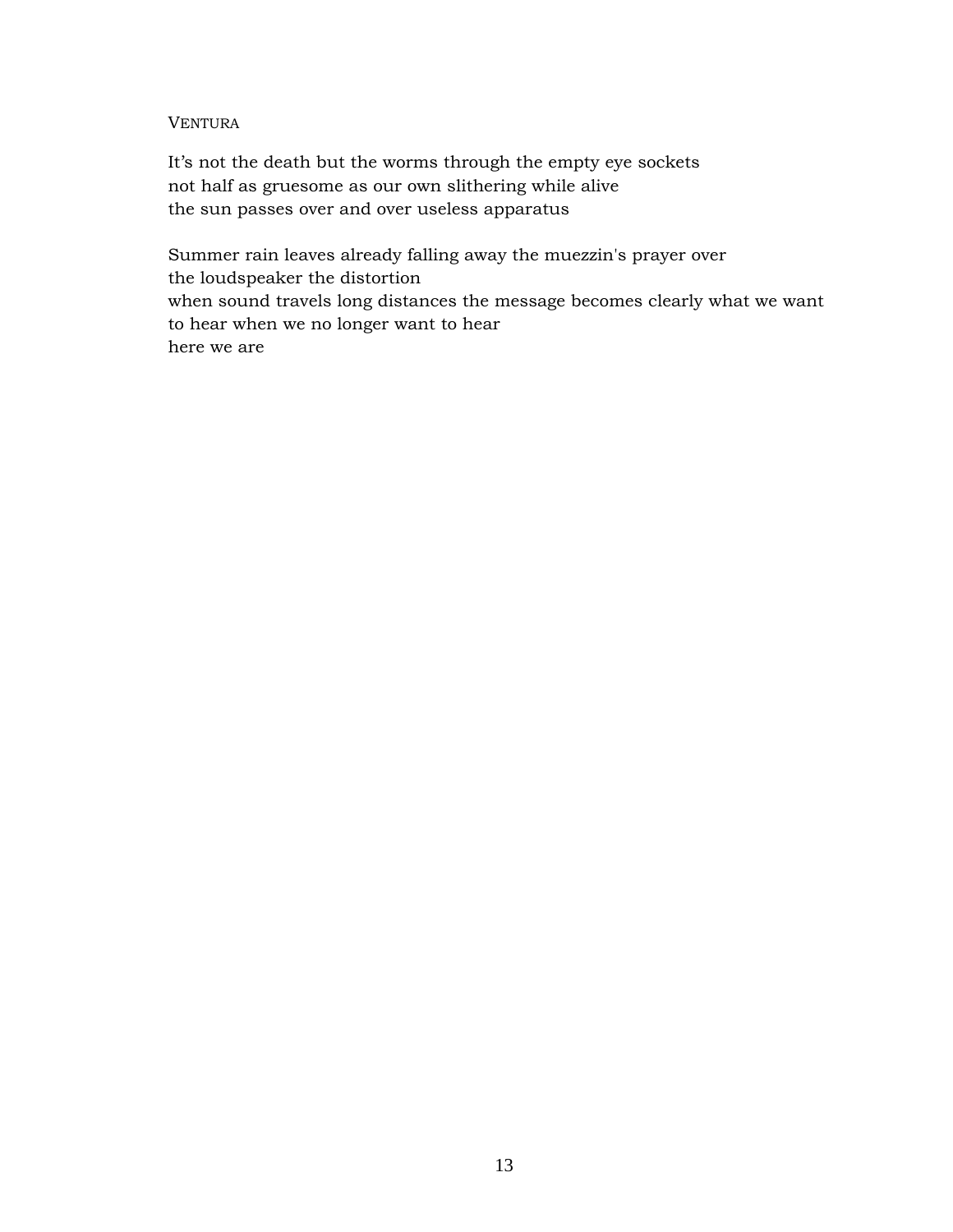## **GOLDIKOVA**

We sift through the rubble of a gravity-stacked history the bomber no longer drones over Germany still we cannot let go the atrocities of our humanity: lampshades of human flesh

We cannot let go it's a set-up restless bodies determine forward pull we're all in this alone the plane lands empty runway single passenger embarks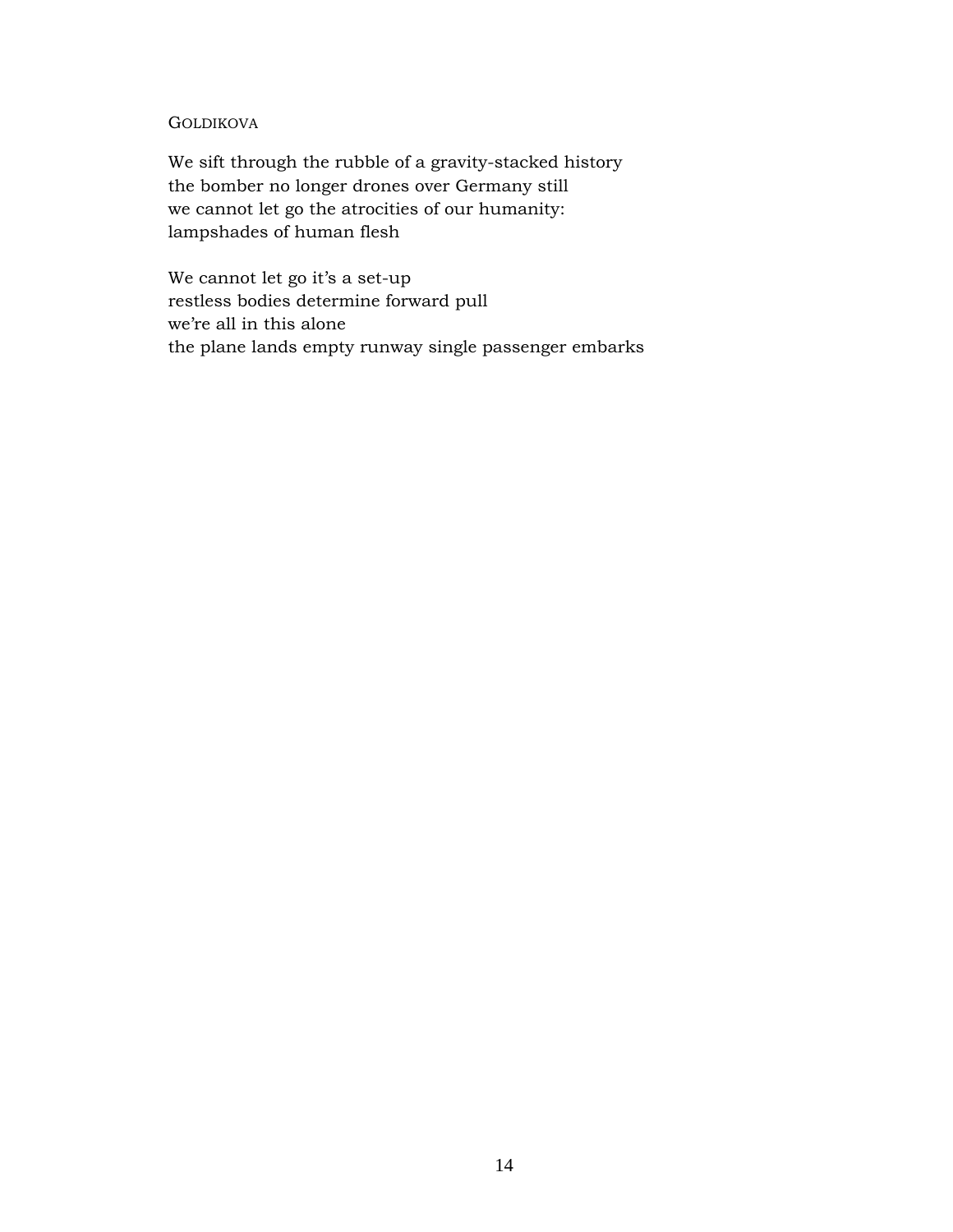## KUDEKUDE

Physics draws a mathematical map a discrete possibility beyond the orphan's oracular vision clearly without country unity in isolation in wanderlust the love of leaving the want for a home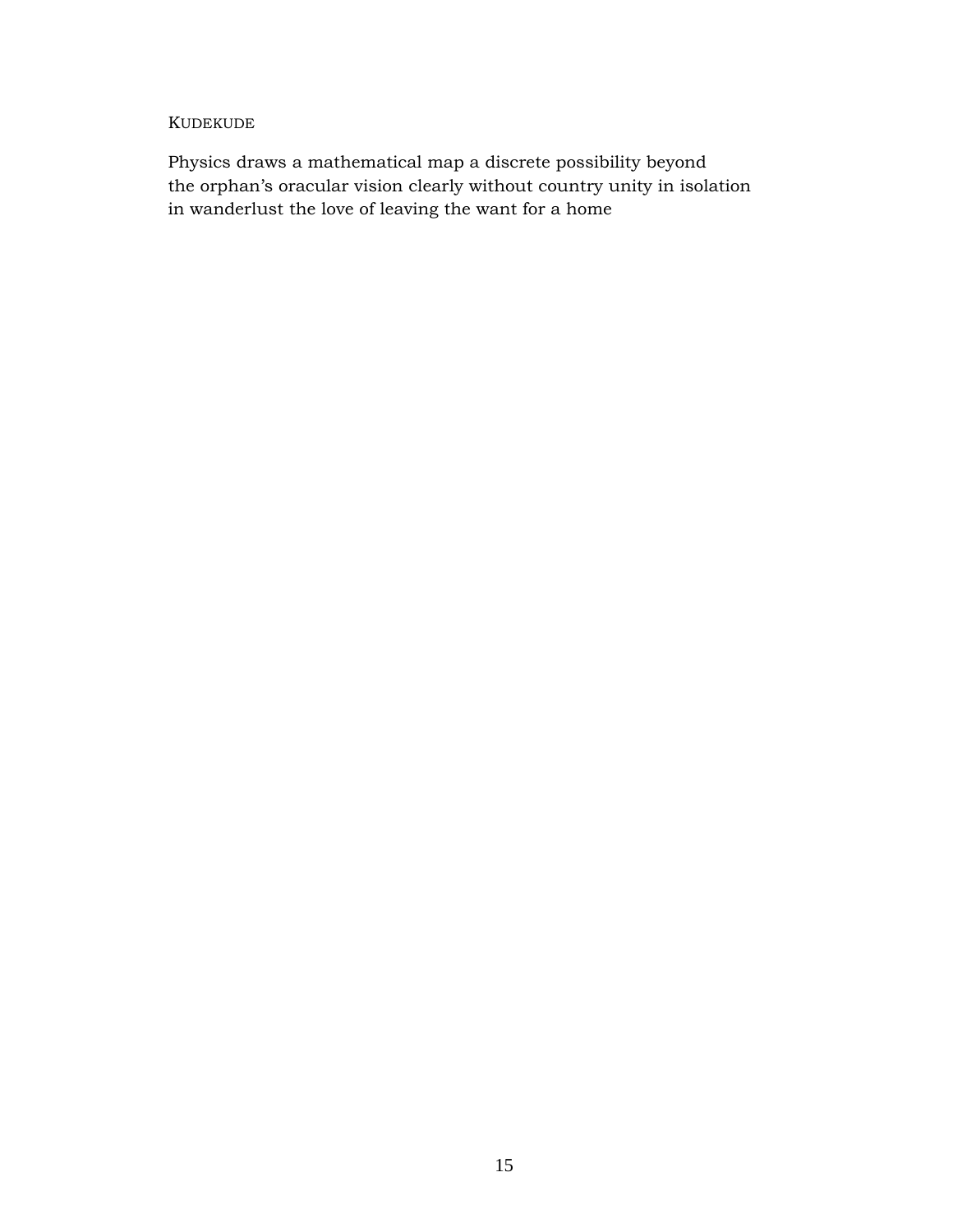## AROUND THE MOON

Driftwood strips naked woman washed up in sea edge waves a face reflects another face reflects the cloud layers on cloud layers

Father's fear the daughter's death sea emptied of ships shifts in endless ripples north not north enough the riptide repeats the refrain and already the day dialed into something different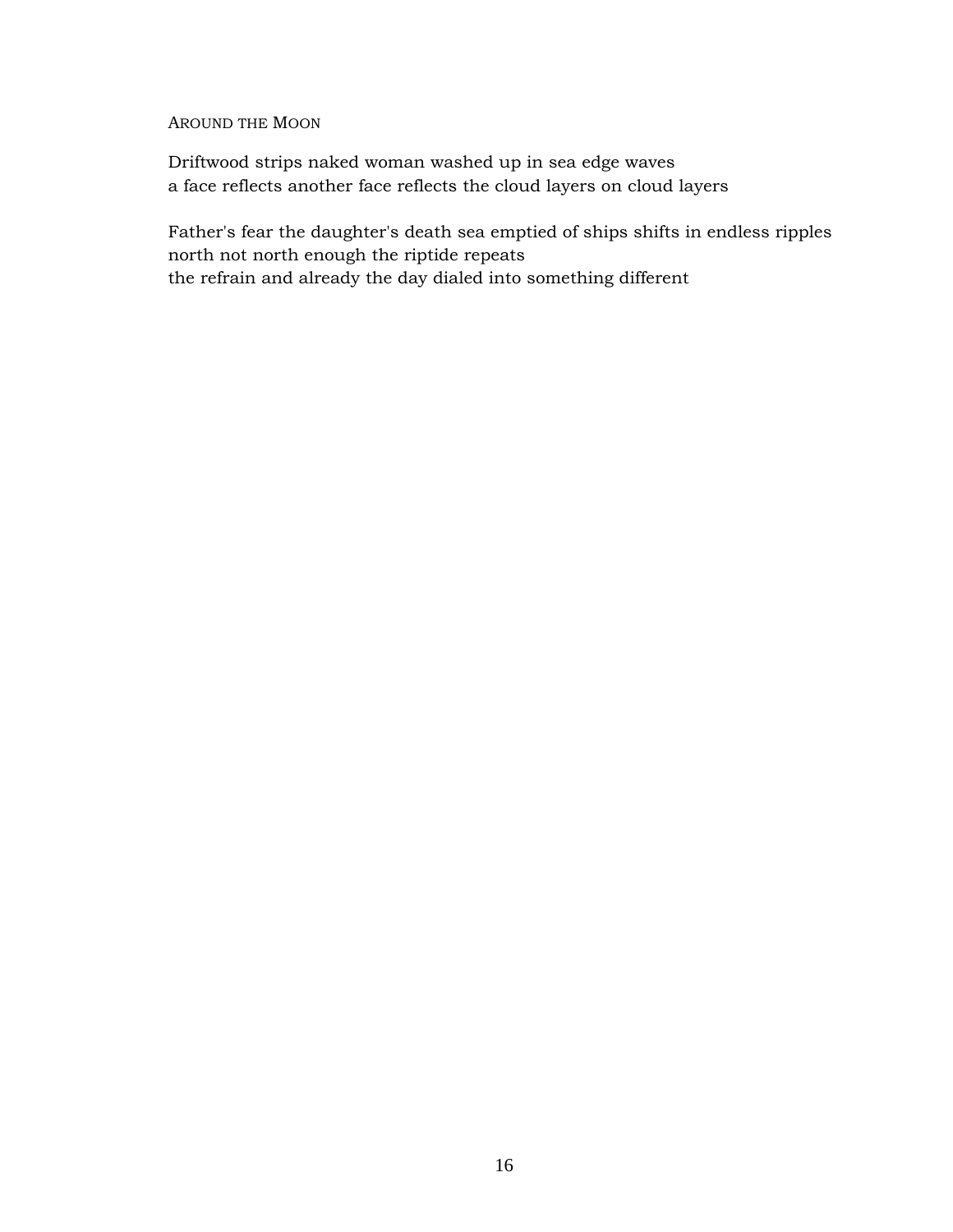## MISS DU BOIS

Lover drifts through time zones patterns a grid farther apart becomes closer the view from the shoreline the same view from the opposite shoreline the telltale swings from the beam tides time in currents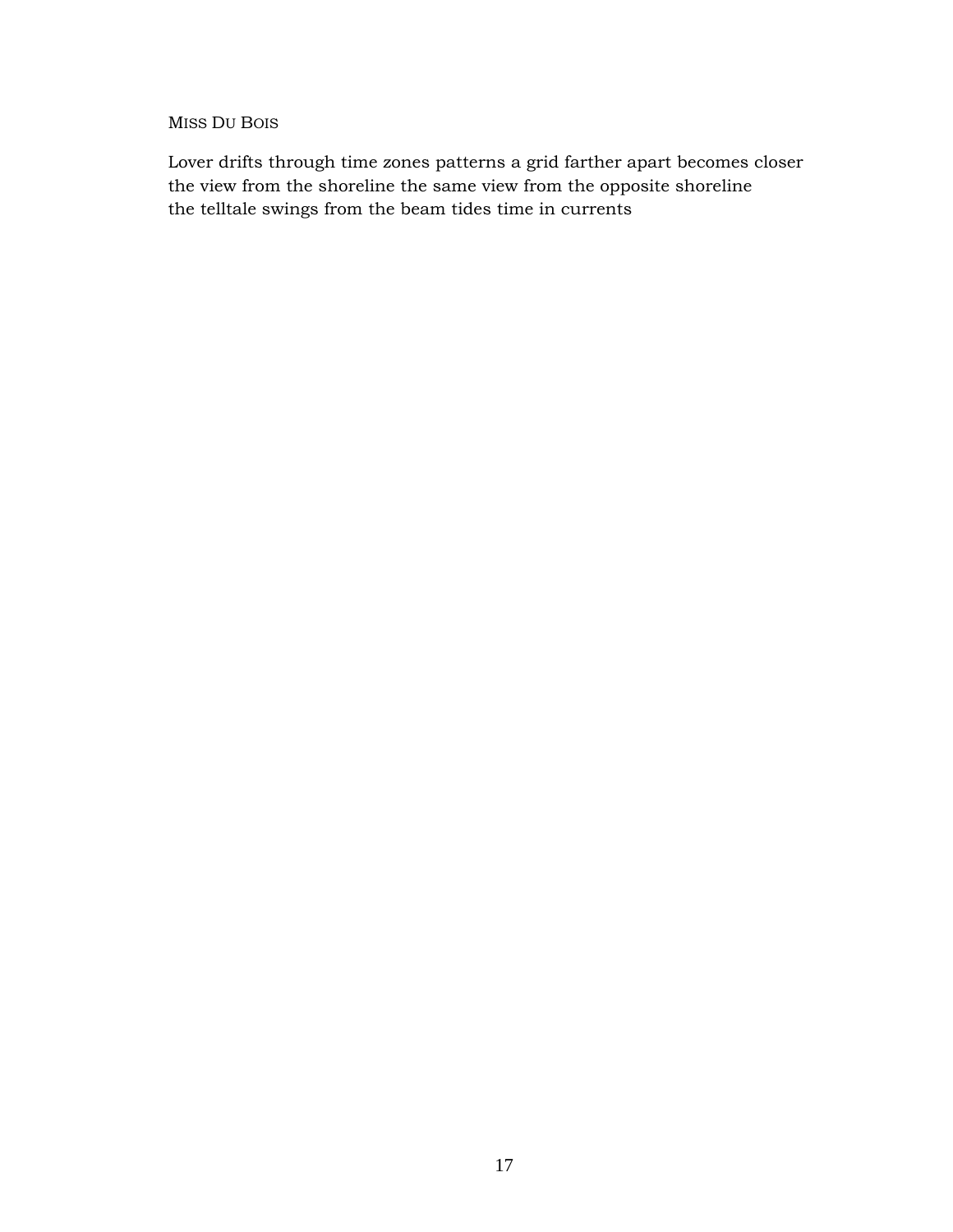## DESERT FORT

Frog skin in a crocheted cup holds motion gaping mouth draping yellow Time in changes constant shifting energy bleeds together tears apart The alchemist's throes final alloy forever alloy the glint a yellow nightmare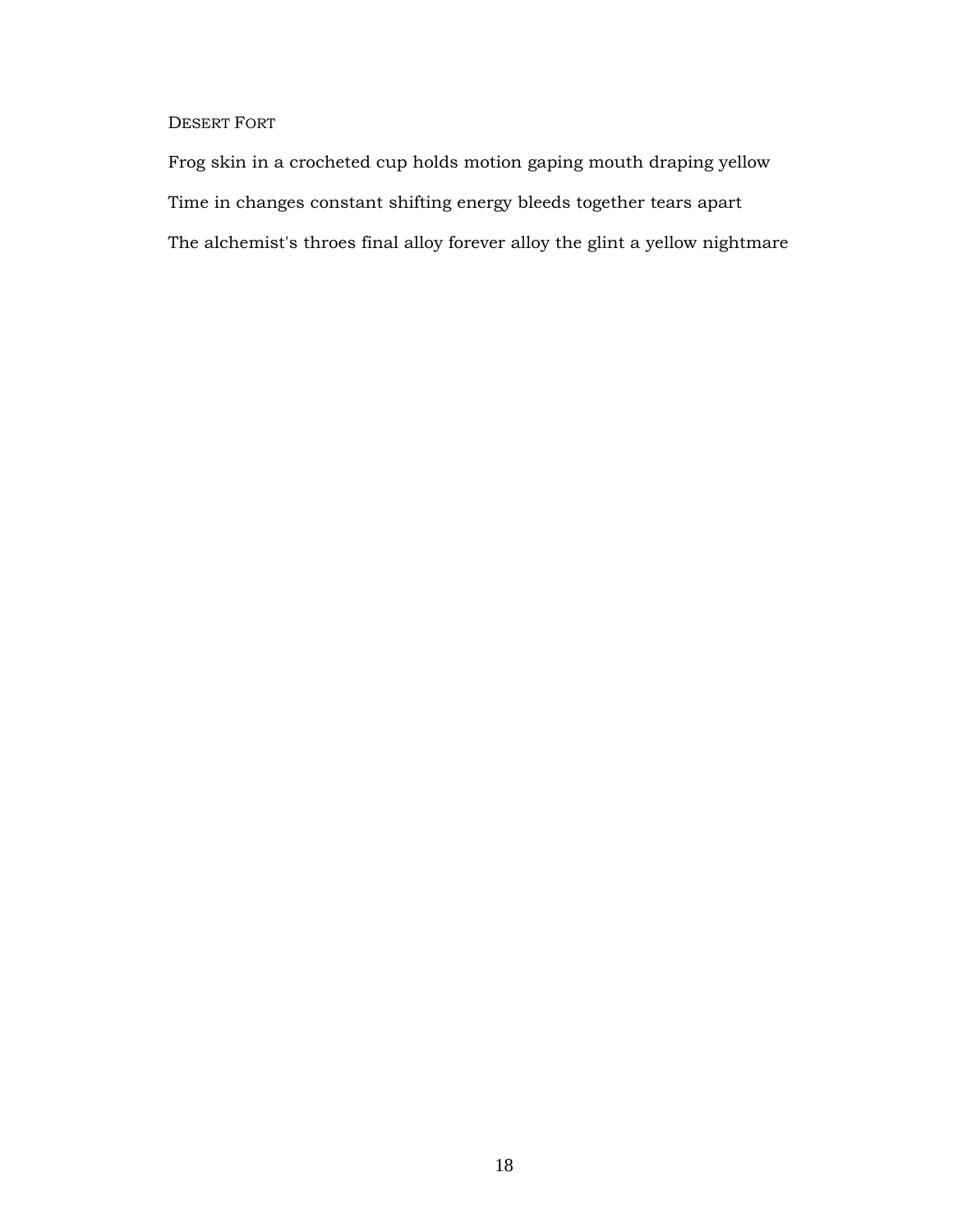## ON LOCATION

A whisper in the early morning sun breeches the rain comes down

The woman with crow's feet eyes the old lover still hard

Nettle leaves stripped from stalks stinging palms the mouth a burning poison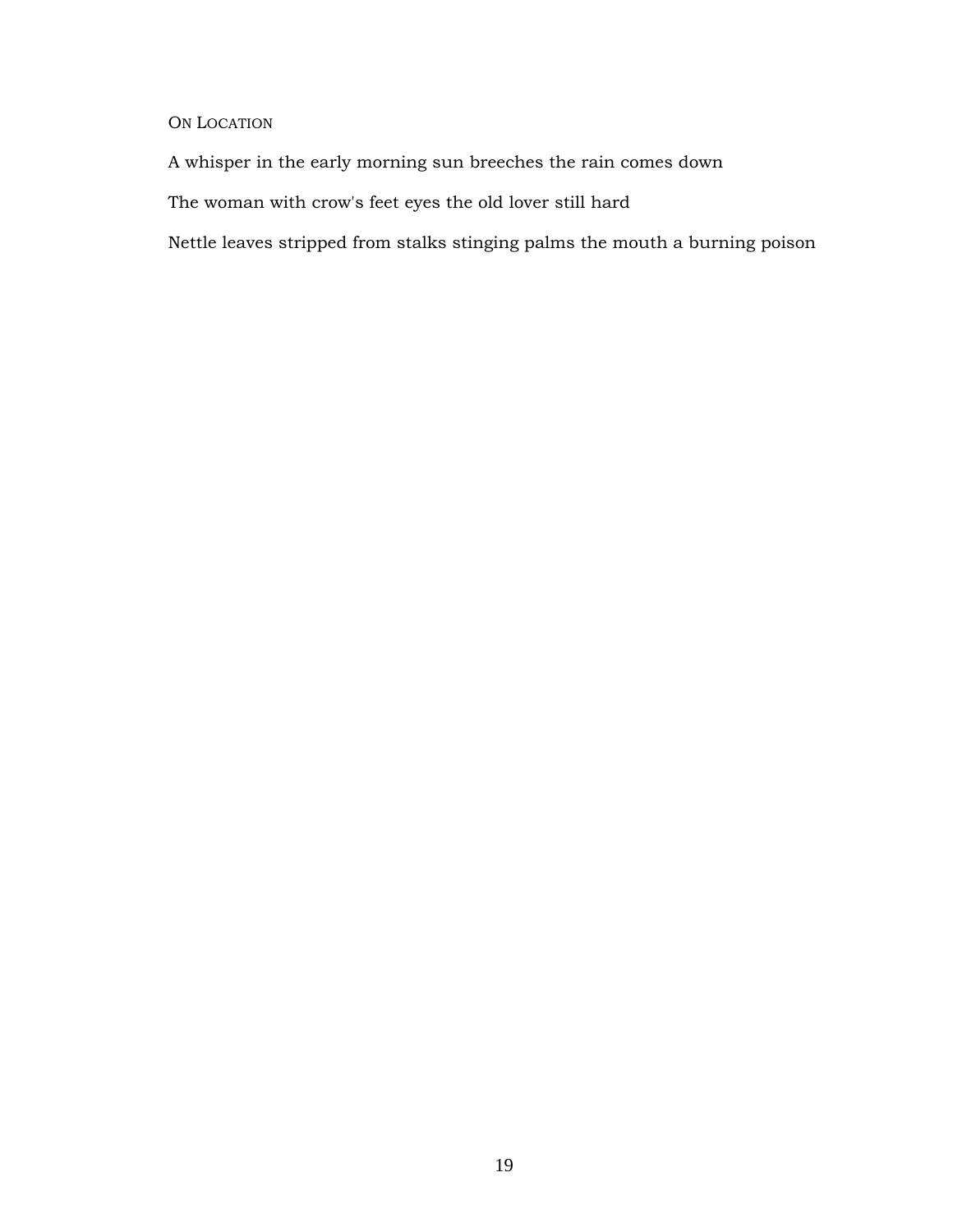## R JACKI

Oars in the water boat drifting unmanned rain through a colander The lines unravel the weight cast out heavy cloud passes over Ethiopian boy in the arctic wayward journey lost and found longing Empty bus northbound nowhere to lie about leaving soon gone the wait long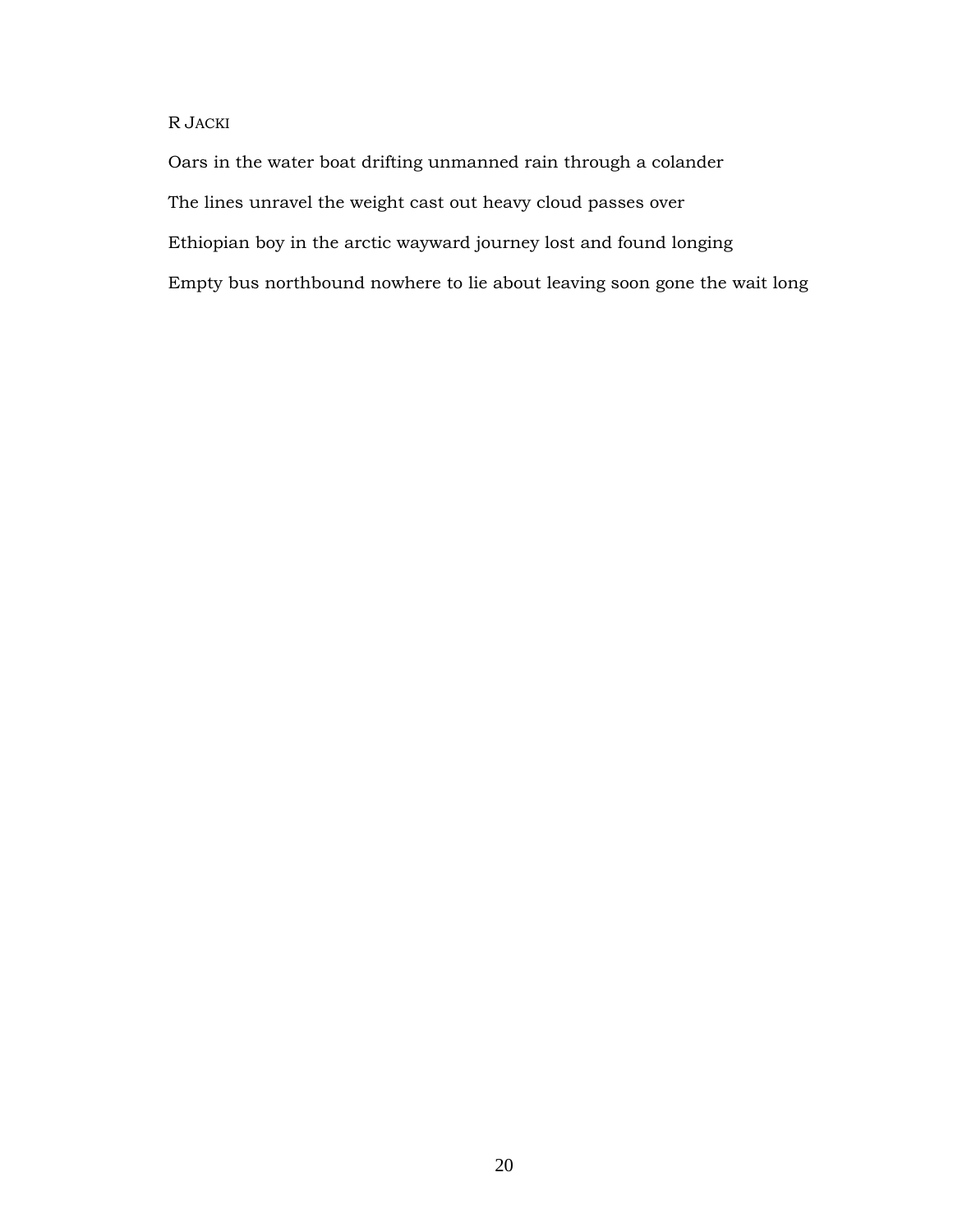## TRAMORE BAY

Deeper into the forest trees thin sky clouds over rain could be standing still lone tree

Imagine a three-dimensional sphere around a four-dimensional sphere this is your universe

The bone turned muscle swollen fear far back in the throat whereabouts unknown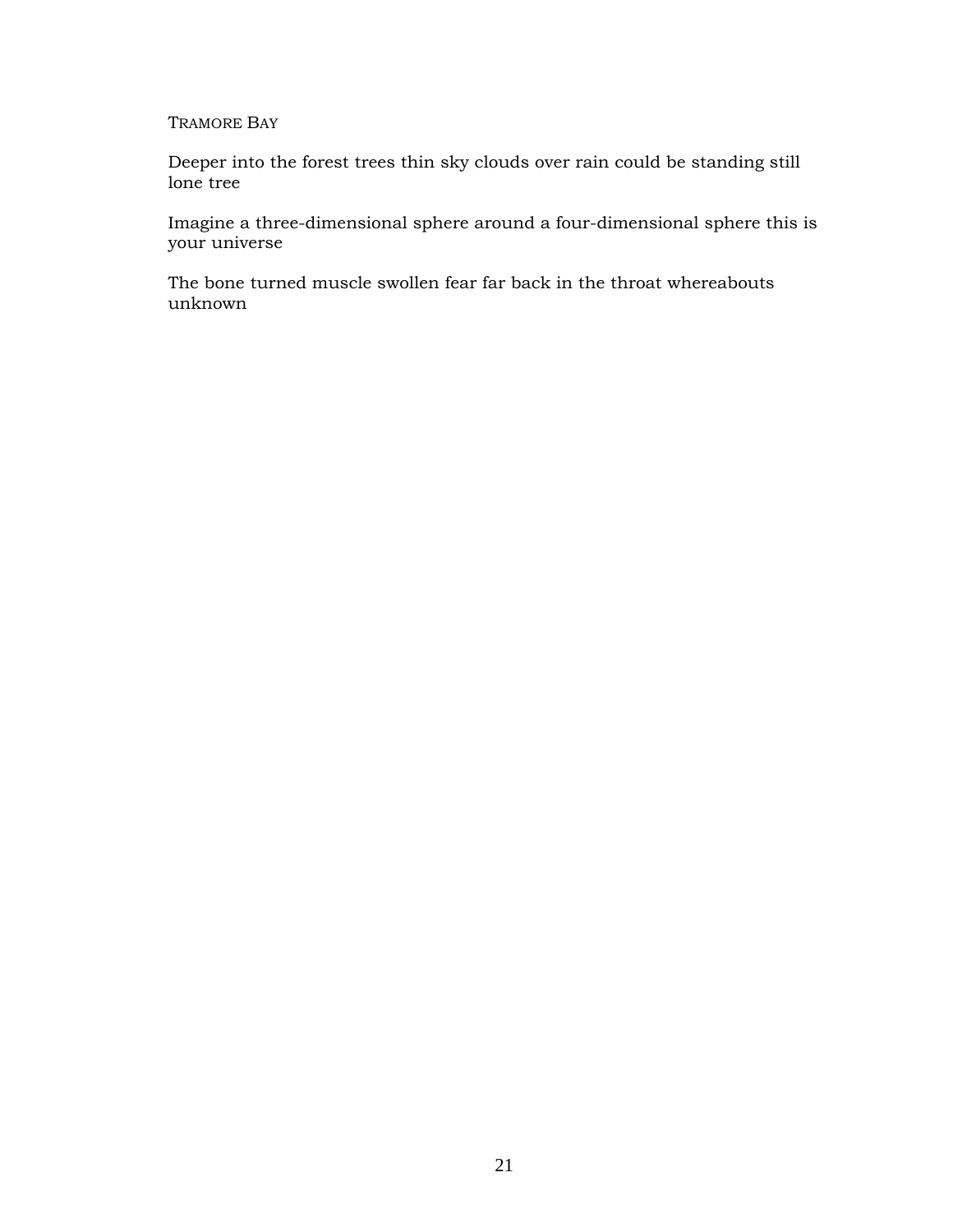## MY CALABRESE

Window pane painted over the name carved with a pen knife the captain longs to sail south bound by shifting shore no return the edge a point of departure the sailor sun-blind only the bend and haze of gray horizon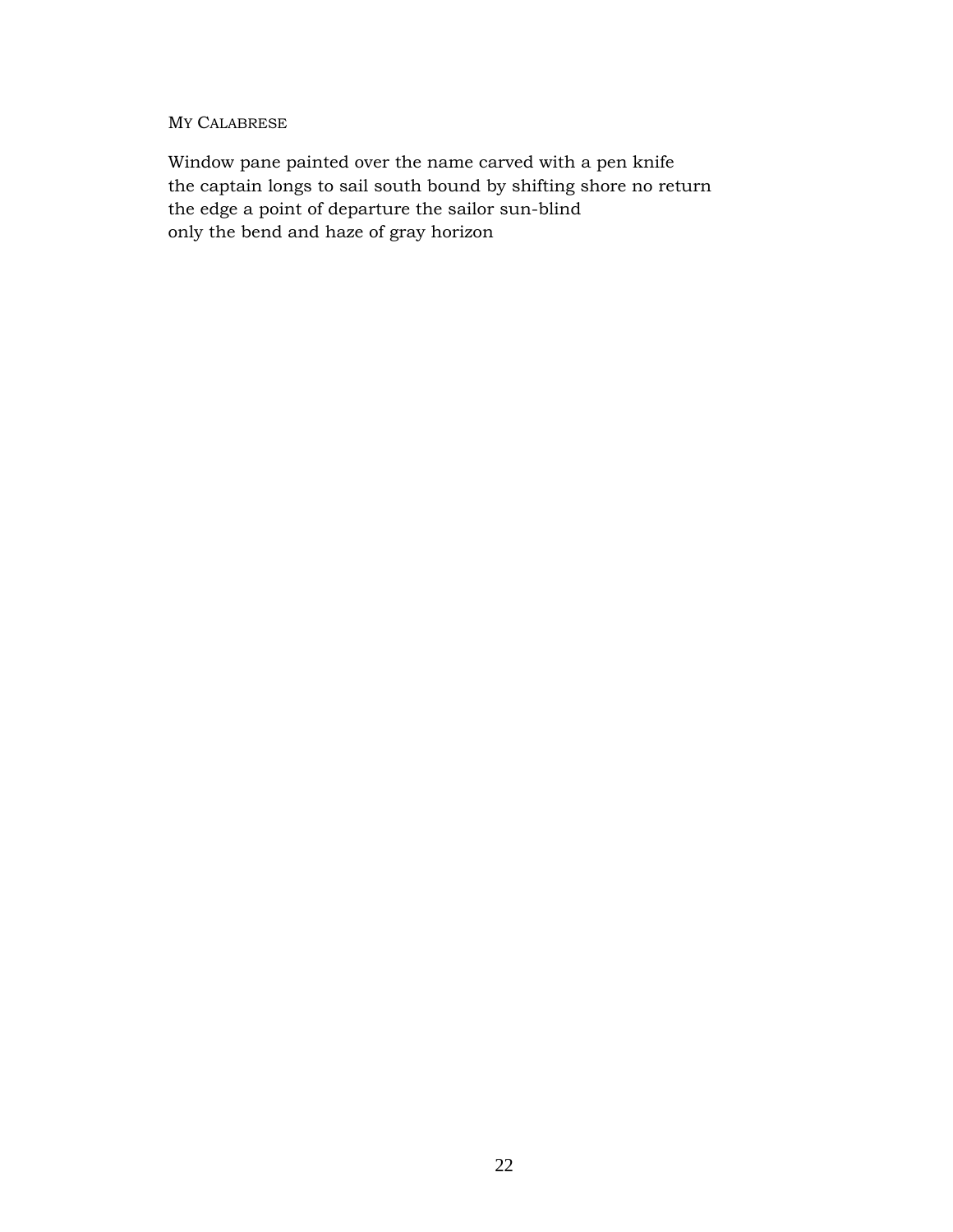EASY TRIP

The sun dusking at midnight dawning two never dark sleep wake the town from dirty dreams the sheets soaked with rusty water a light bulb falters the thief's hands red the clock stops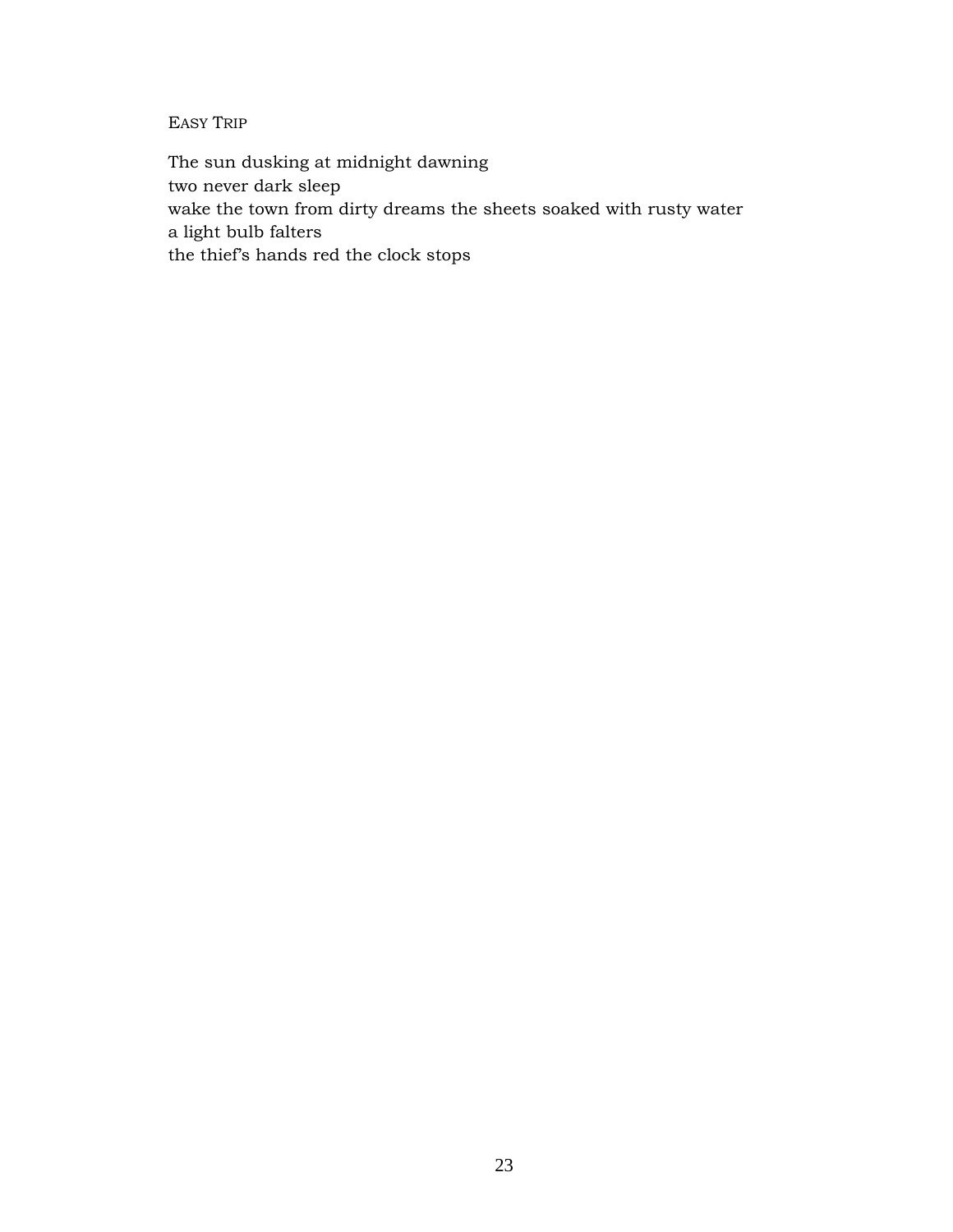## THIRST FOR DIXIE

Petals still unfallen white fading shade midnight sun forever seagulls return underbellies reflecting the sea reflecting the arc of arctic sky

The roundness of the atmosphere held together by gravity a small magnet can overcome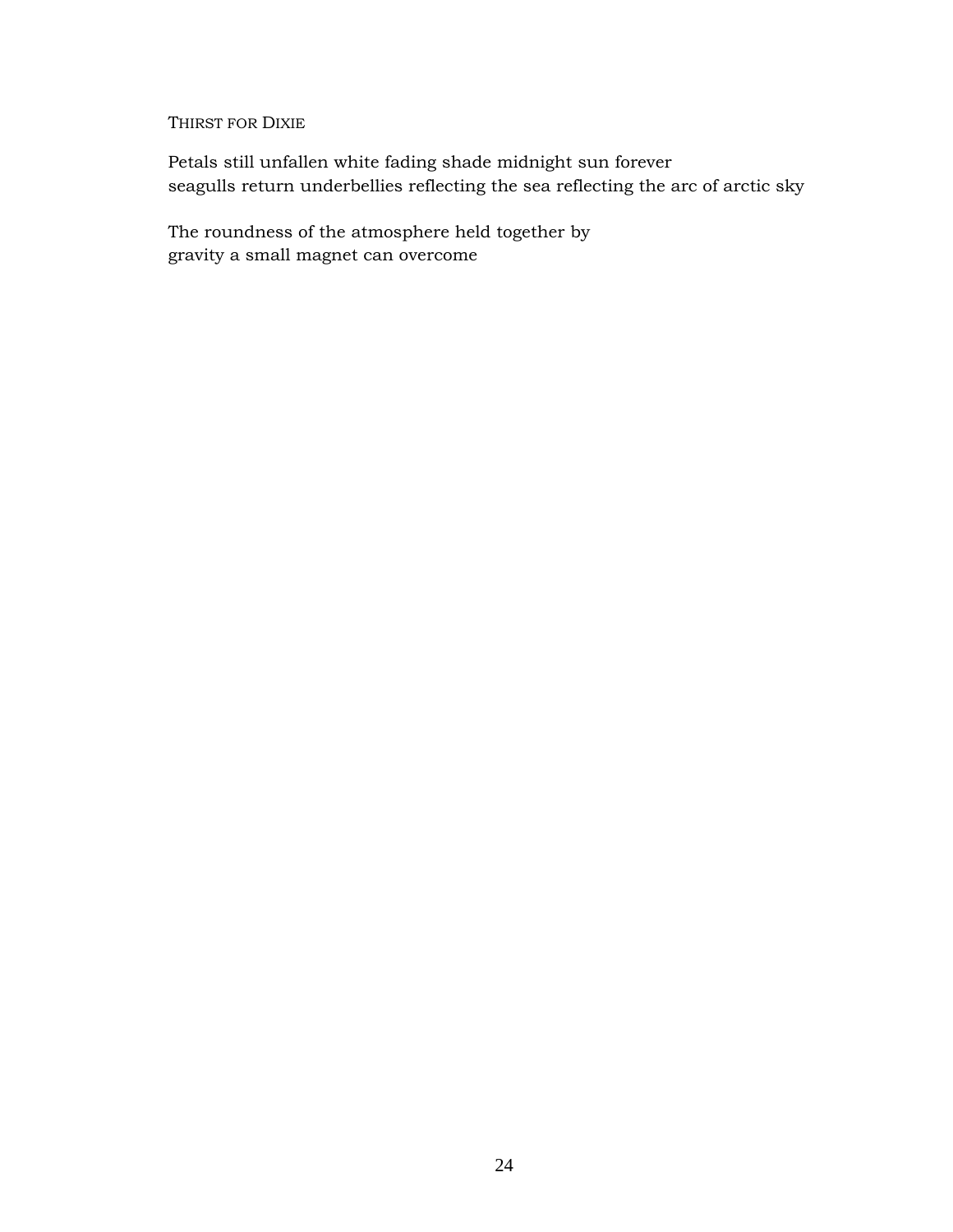## SAID I WOULDN'T

Over the cries no one hears the whoosh of the woman falling from the cliff yellow flowers linger in the field the farmer plows rocks under the woman acts desire the stranger's disappointment near the skiff the plover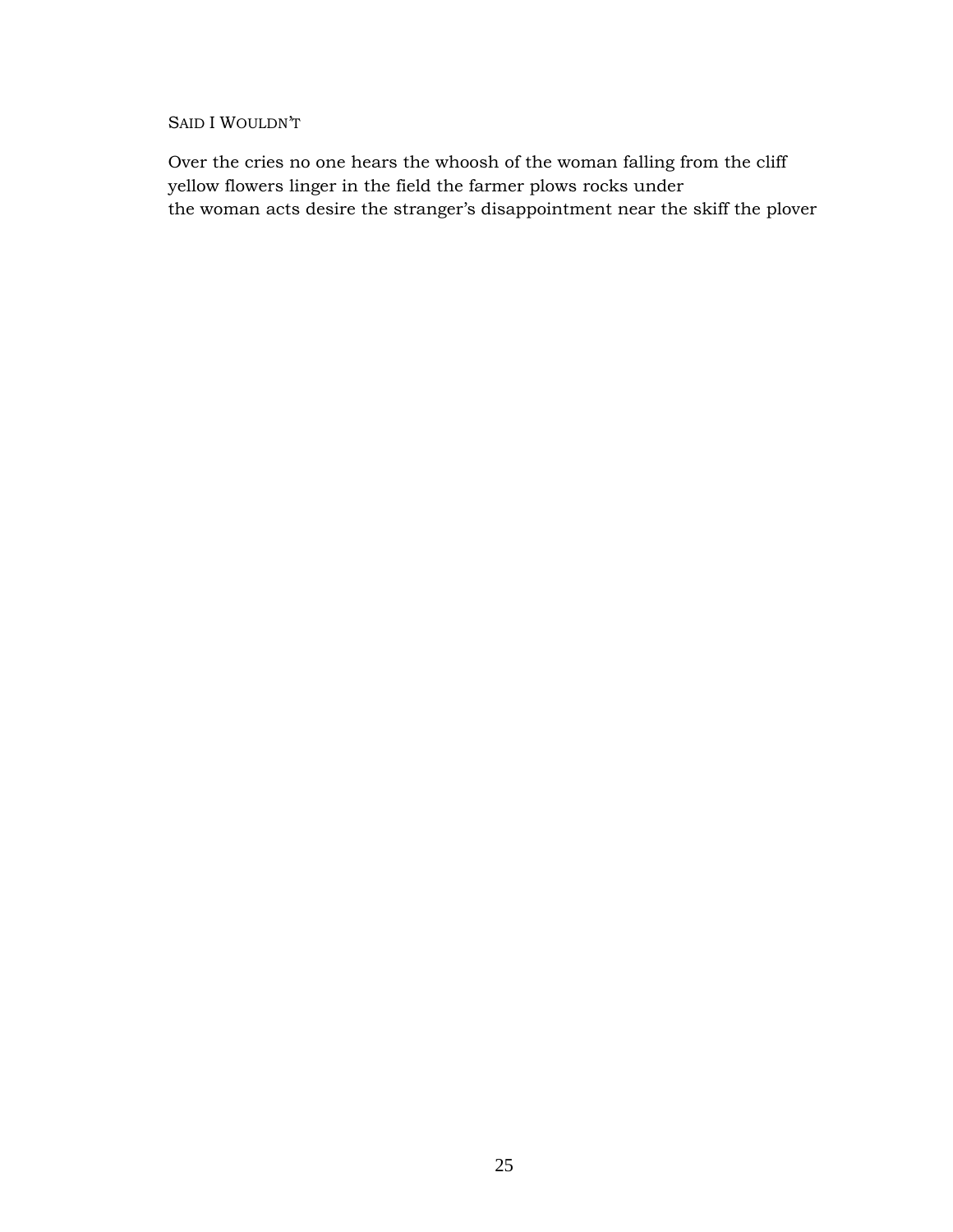## RALLITA LA JOLLA

The gold leaf pressed lotus blossom between the pages of the book a lost chapter

Wing flap spans the silent evening spans the silent universe the sound caught in the ear

The hand that wove the purple robe reaches still from the grassed-over grave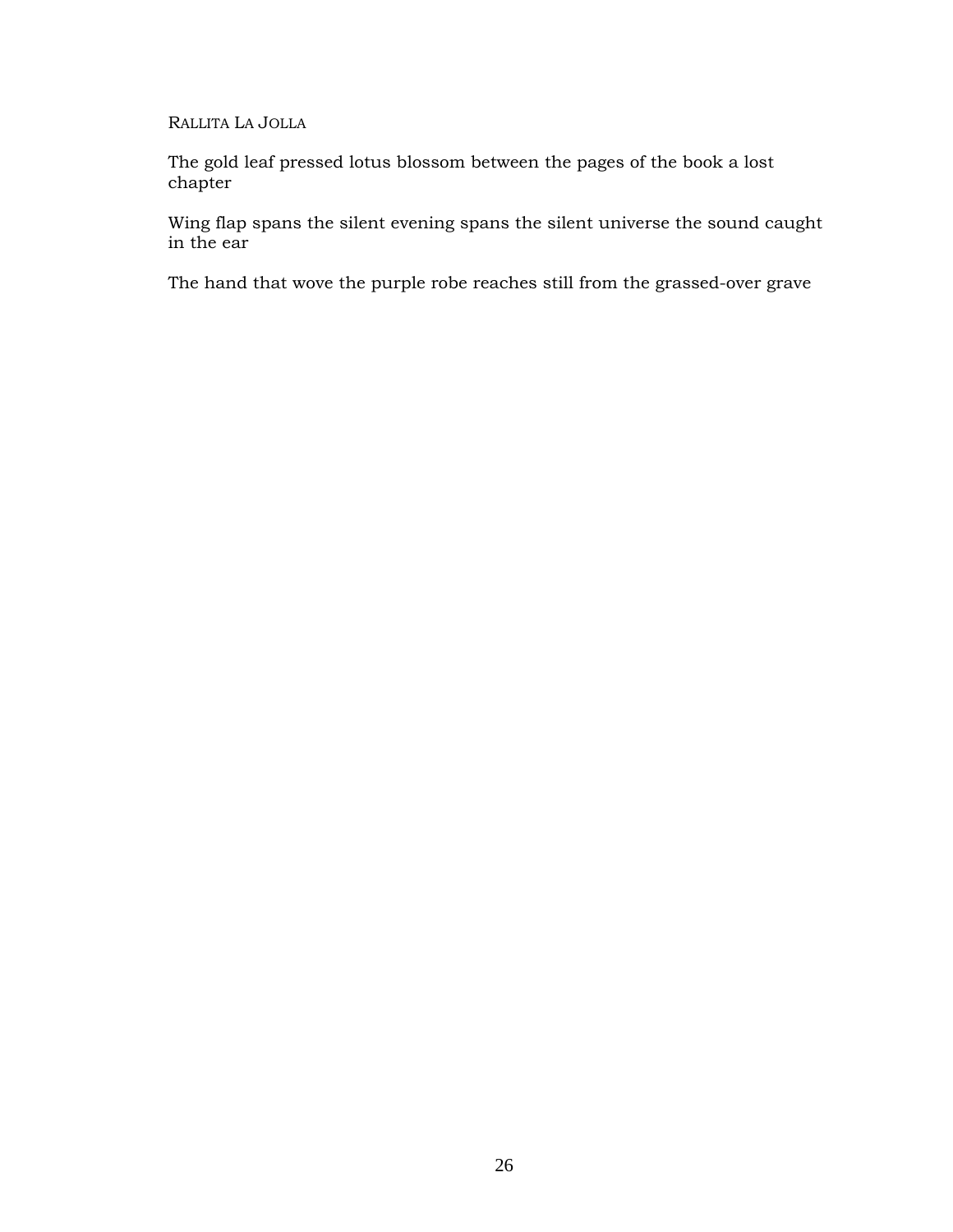## GRAY SNOW

A woman stands beneath a tree peony voluptuous beauty

The petals open time lapses slow drawing in the heat exchange of skin against skin

Words fall onto the page random symmetry orders meaning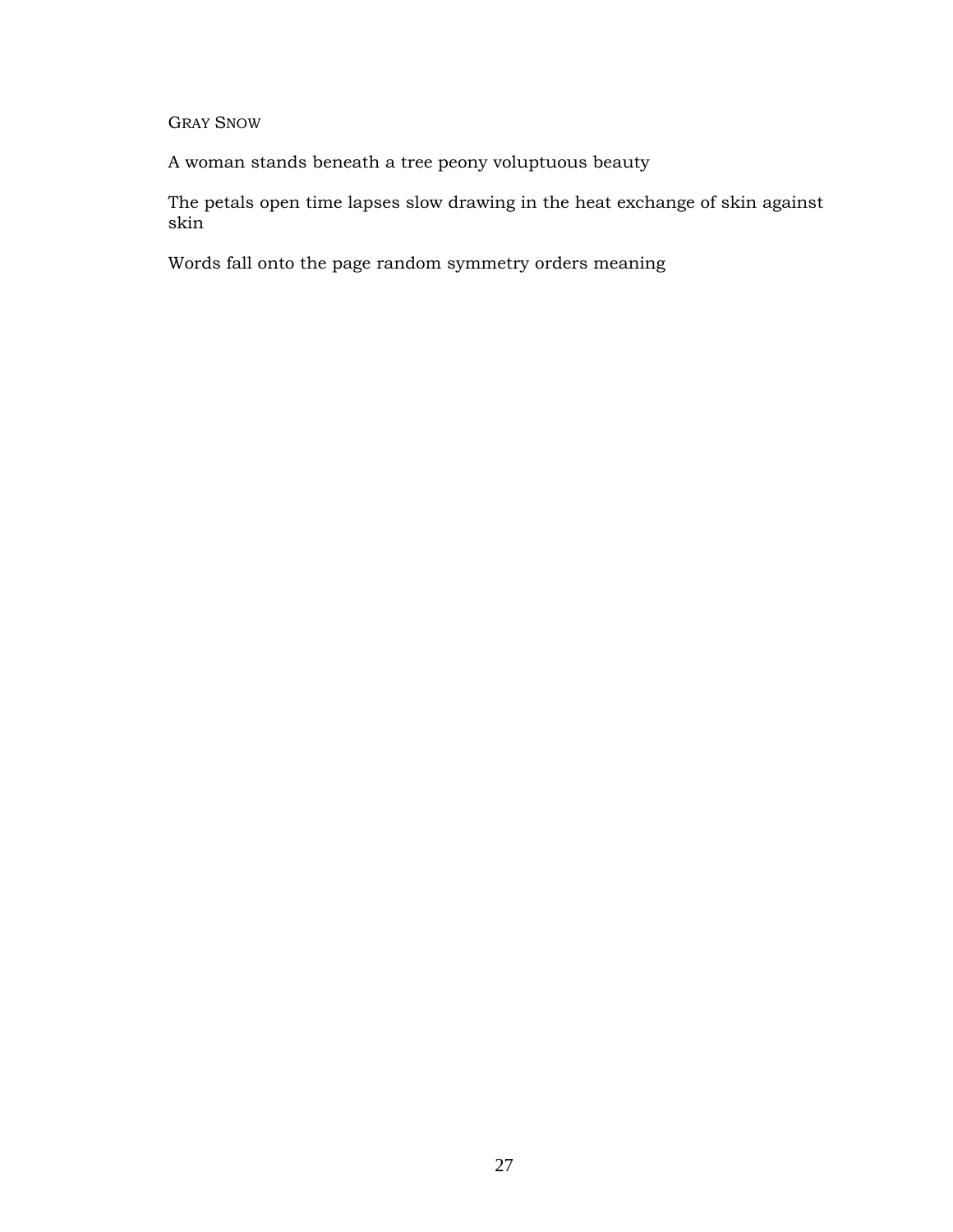SIGN TO BE A RUNAWAY

Lightning and the reindeer scatter summer weathered white shed fall a broken foreleg

the fence to keep the herd in autumn yellows the cottonwoods in July

heed the day's darkness drawing near the cow and calf stray their way found without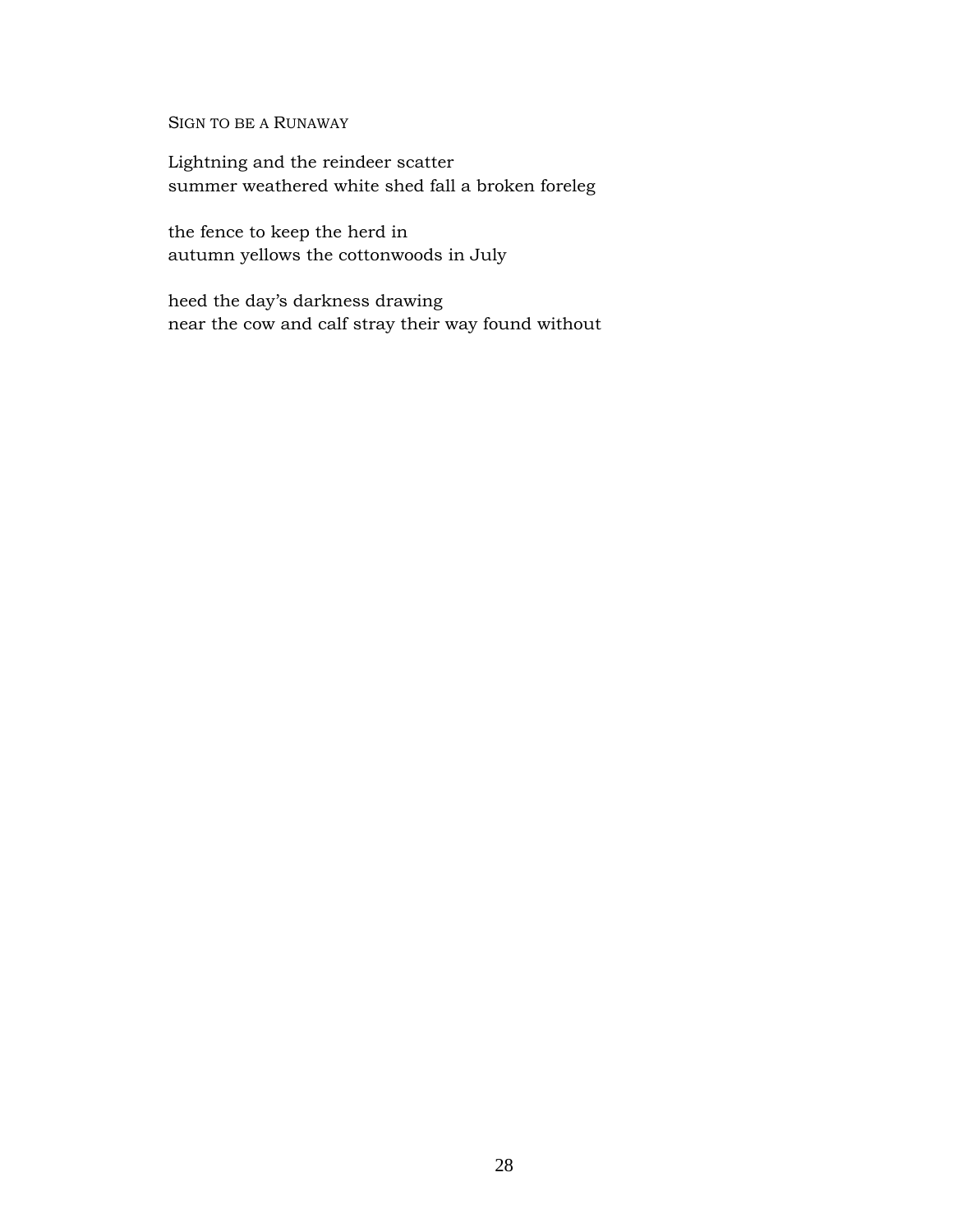#### MEKIA MIO

The dead in their graves last words whispered echo between buildings a bus stops a woman gets off listens

One thousand stone carvers carving the rhythm rings across the valley

Our once together now a ghost fleeting a butterfly caught in a car grill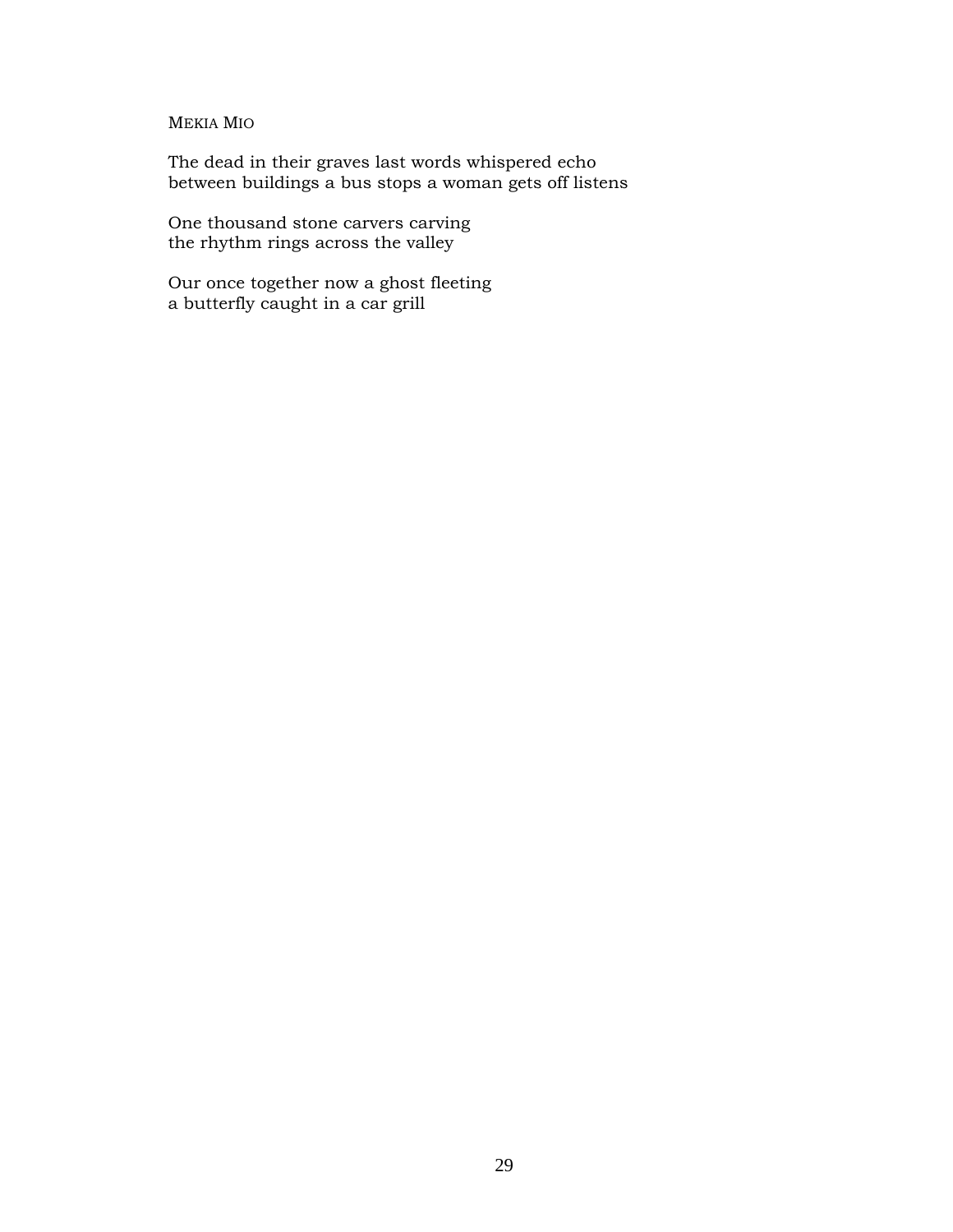## JOE SOMEBODY

Fading koto string pressure pulling wires tight a single spring unbound

sudden explosion gravity falls off matter and radiation spread uniformly filaments strung together generate geology in pools of sexed sulphur

How it ends before it ends after hours of endless chatter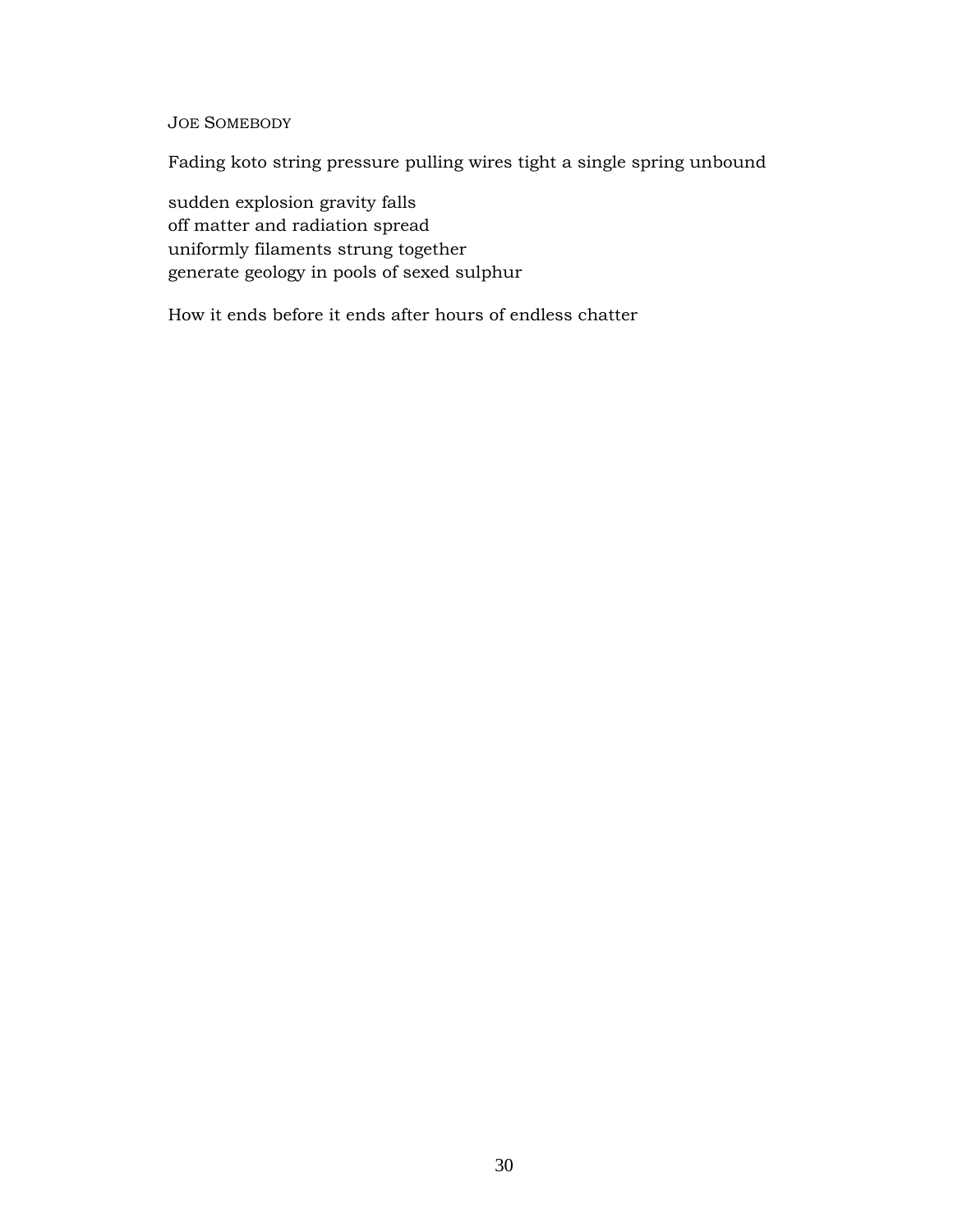#### LIBOR

Across the field the woman waits beneath the yew the woman waits the tree grows slowly seasons shift

At the shore one oar no boat to row on the water concentric circles fish rising the Earth's tilt felt the arc of flight curves over the lake the sun sinks the oar discarded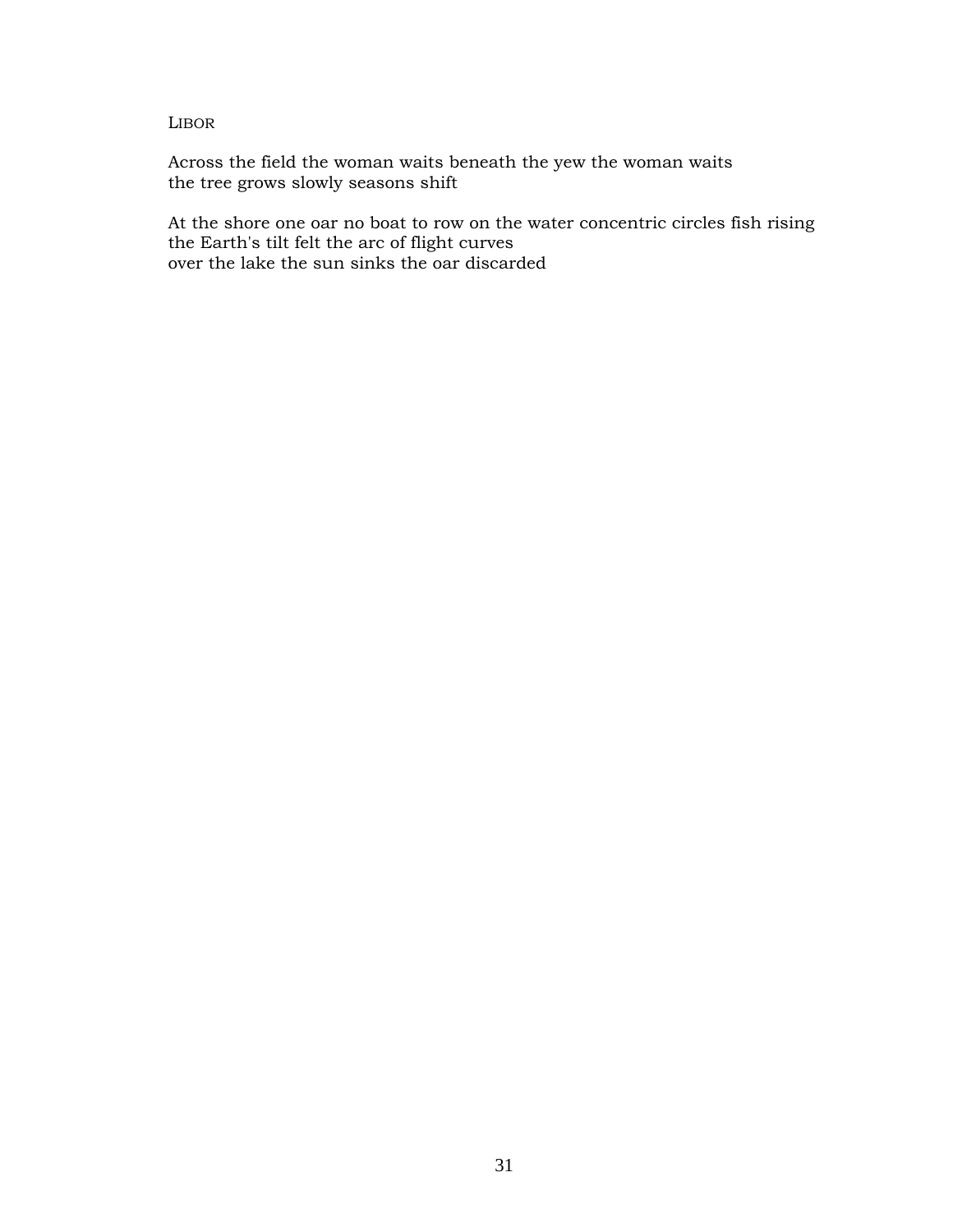#### SILVER DADDY

Night gathers moon-lost in the reflection two faces waver into one

The phone rings till the answering machine picks up the old lover's voice sounds older the love for the old lover older the weirdness of being and time

Love's strange passage going nowhere one dog barks distant neighbor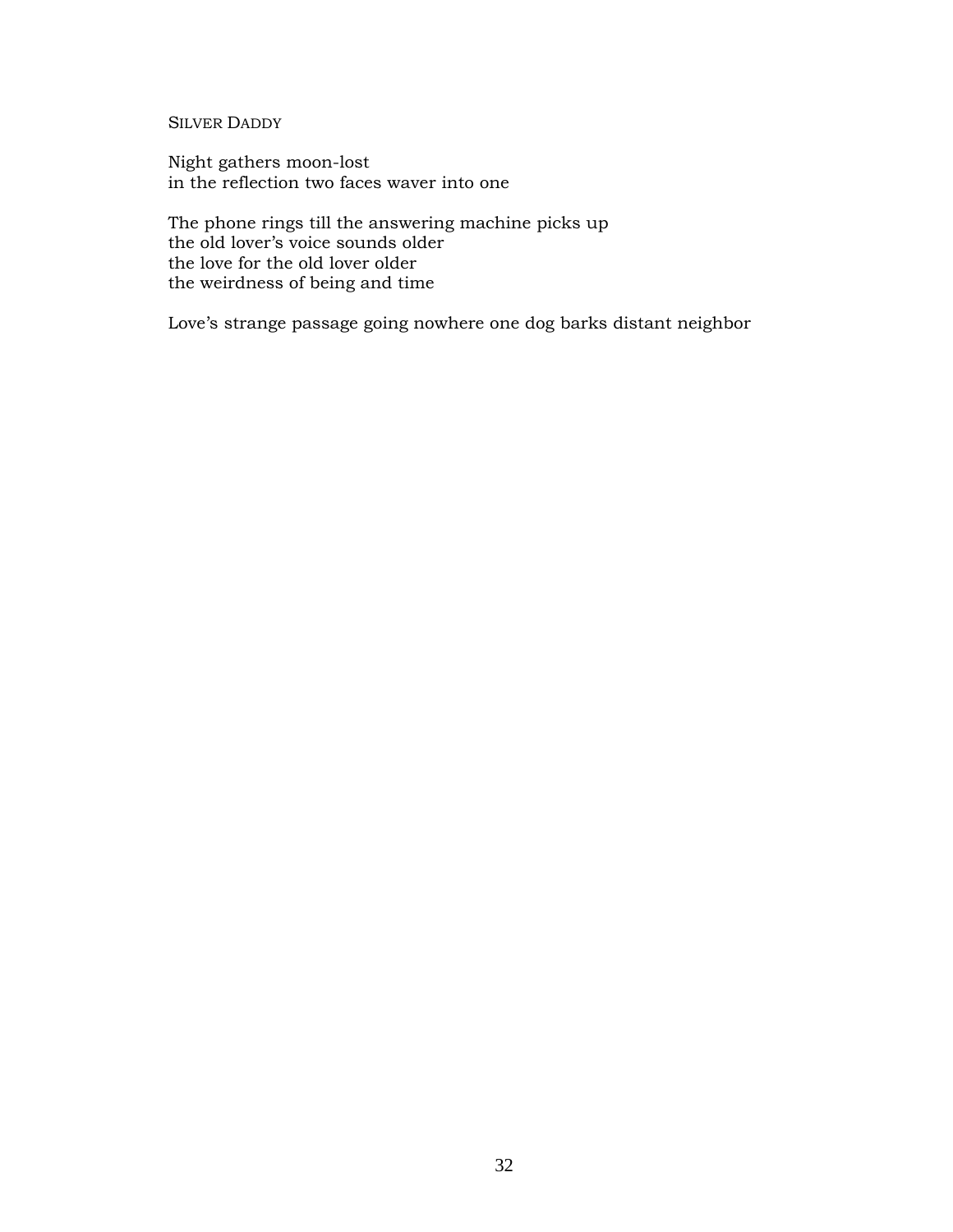JUST AS WELL

Northern sky slippery with sex light long warm skin the physics of bodies quartz glints in the granite fingers run the length of the vein

Orbits bounded but not precisely repeating

The rough surface dried sea beds the place where your searching leaves you search your lover's eyes for the depth for the sea a dusty remnant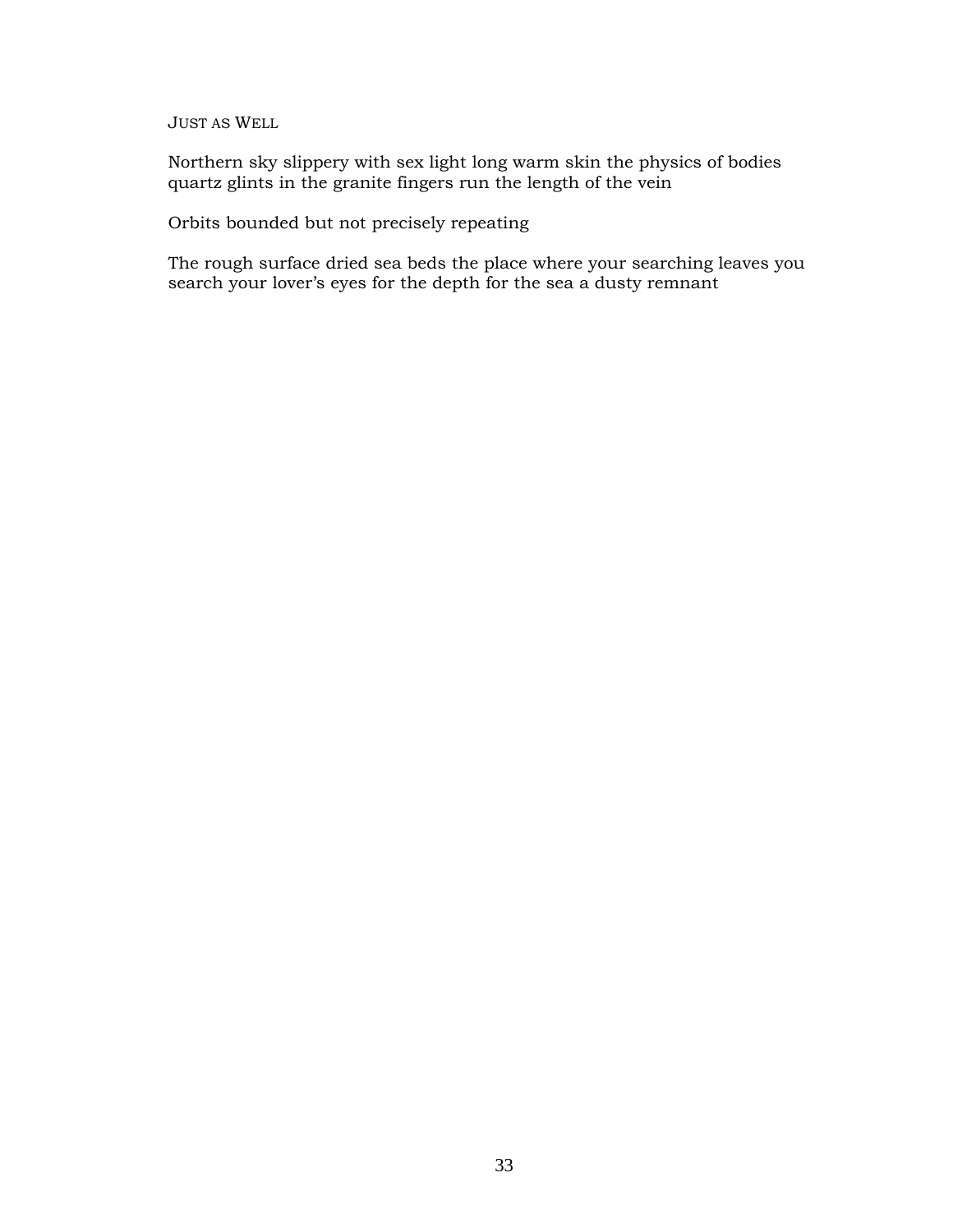#### MARSH SIDE

A field of gold ten thousand years for fertile soil the bracts spread open the drought comes leaves wither on the stalk

Spired temple in the midst drifts in dreams geraniums blossom white clouds low chant

Found house the foundation long gone inside an infant's cry crumbled walls fallen the woman crawls across the floor feels for something familiar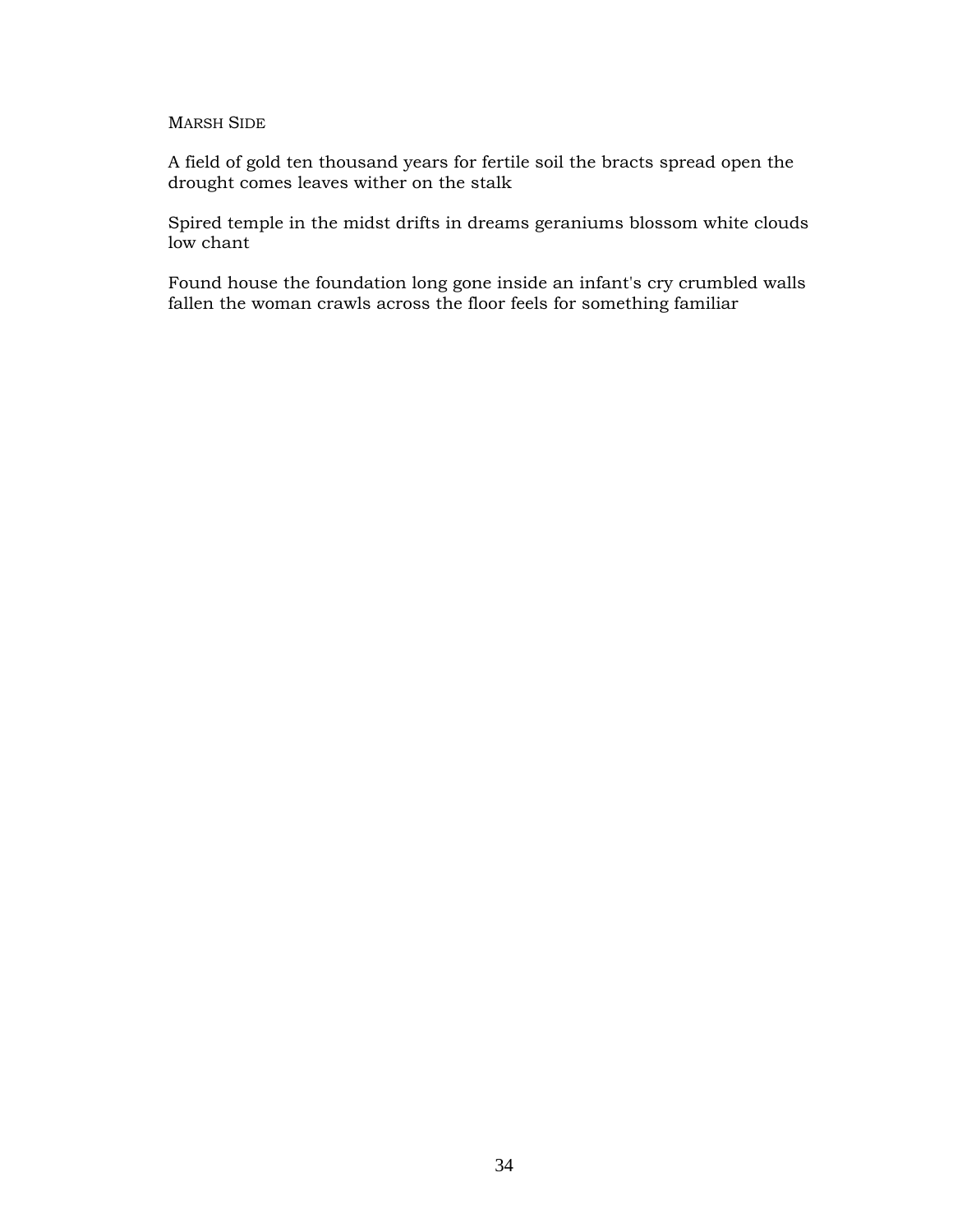## WITH SMOKE

Rain through the rafters words slip downstream dripping the sound of a voice rafted up floats away

No symmetry in language to speak of death the definitive gesture

Is this your frustration or

the mountain crumbling over old bones blood-sweet daughter's marrow the dirt swallows the father ferns sprout from his mouth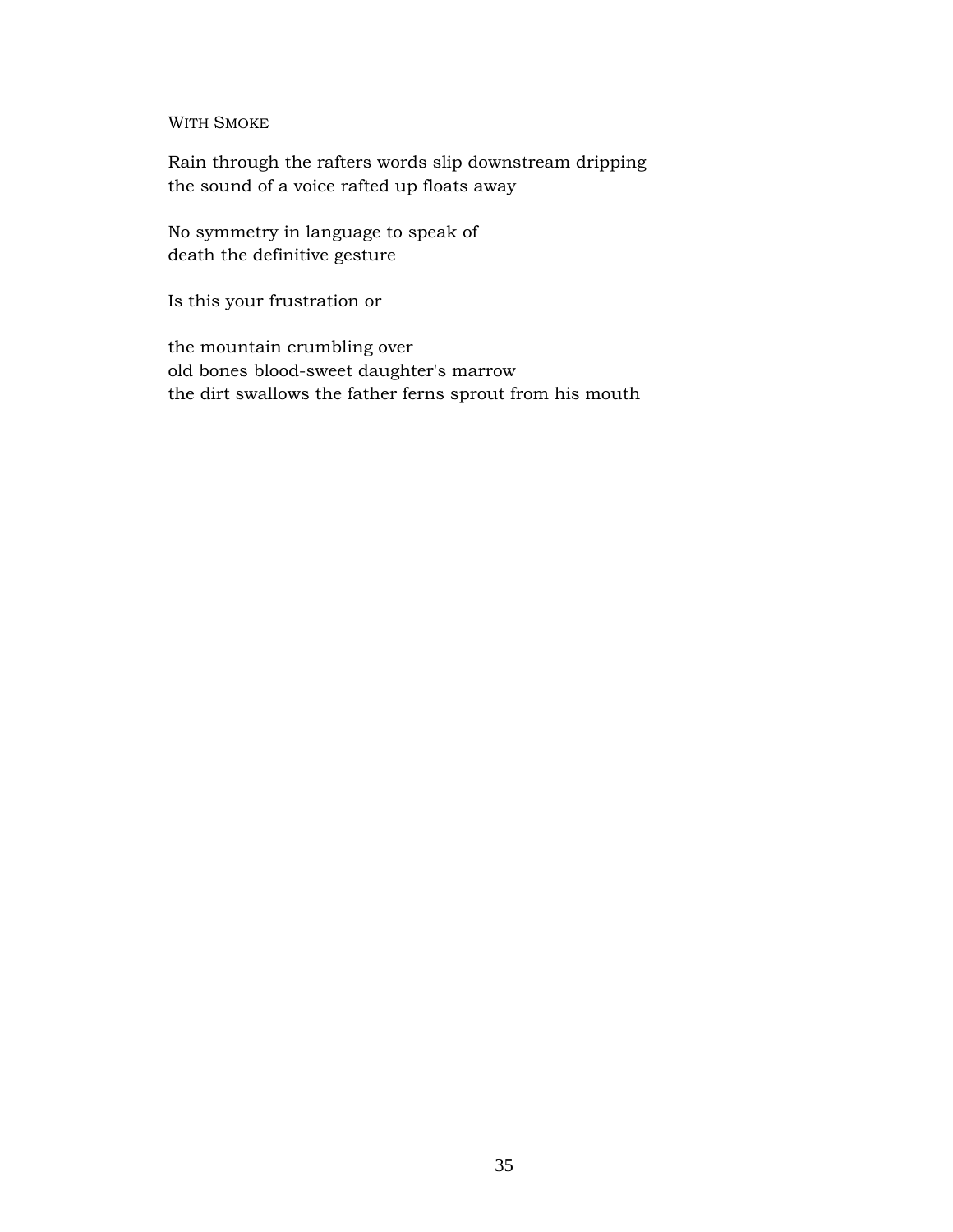#### **OUTRIDER**

Under this sun blue harbors a jet's distant rumble as a bus stalls in China a glacier calves up north

The unbroken breeze lifts from the dry season one tree all leaves no fruit bears the weight of this almost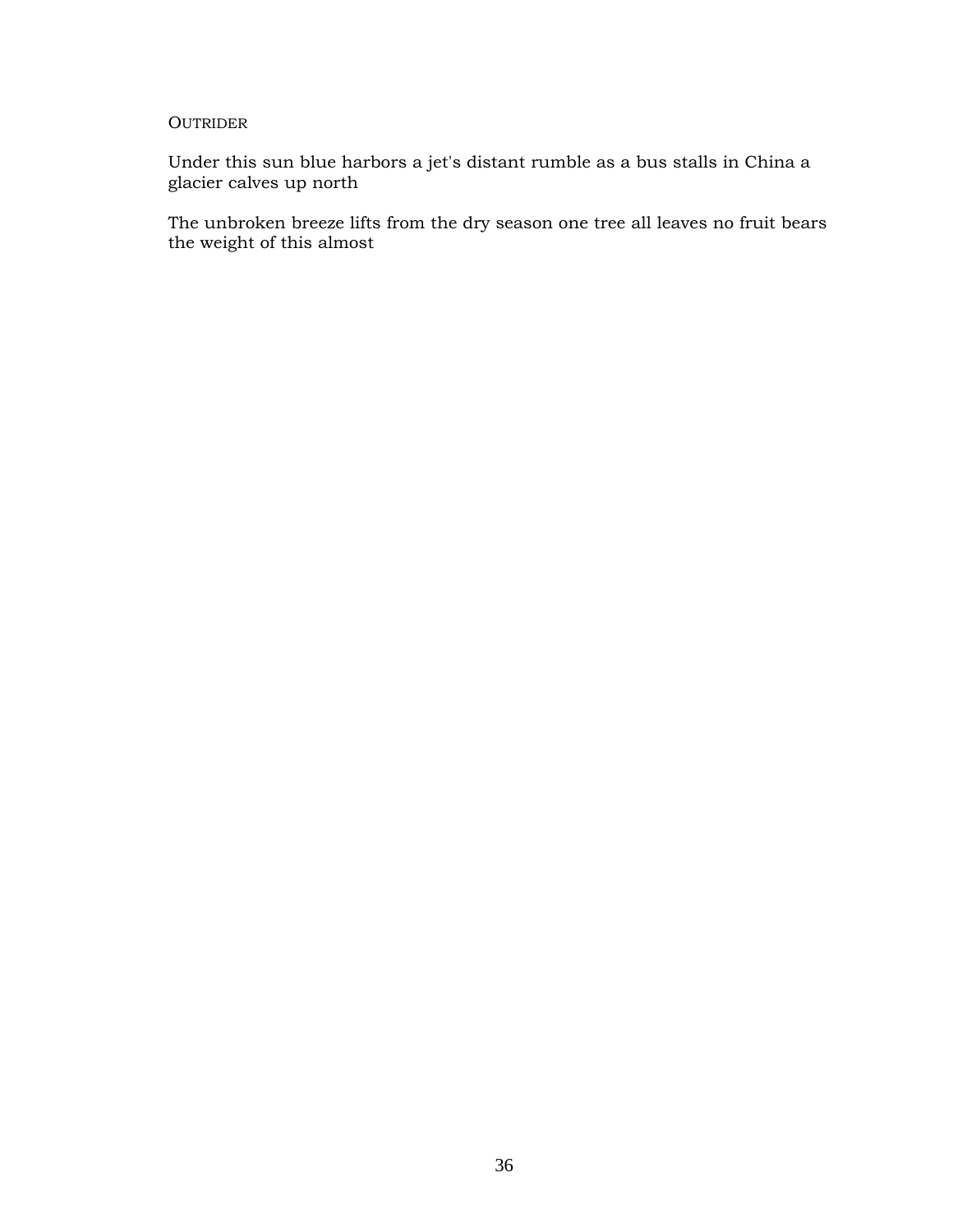#### ORPHAN RUNNING

Kimono sleeves deep leaves adrift as the lover left abrupt tire stuck in a chuckhole down Darby road

A quick flash at the bend in the root where the deer drink thirsty from fire

Our thirst a light caught in the fabric falls away folds again into dark matter crows consume the sun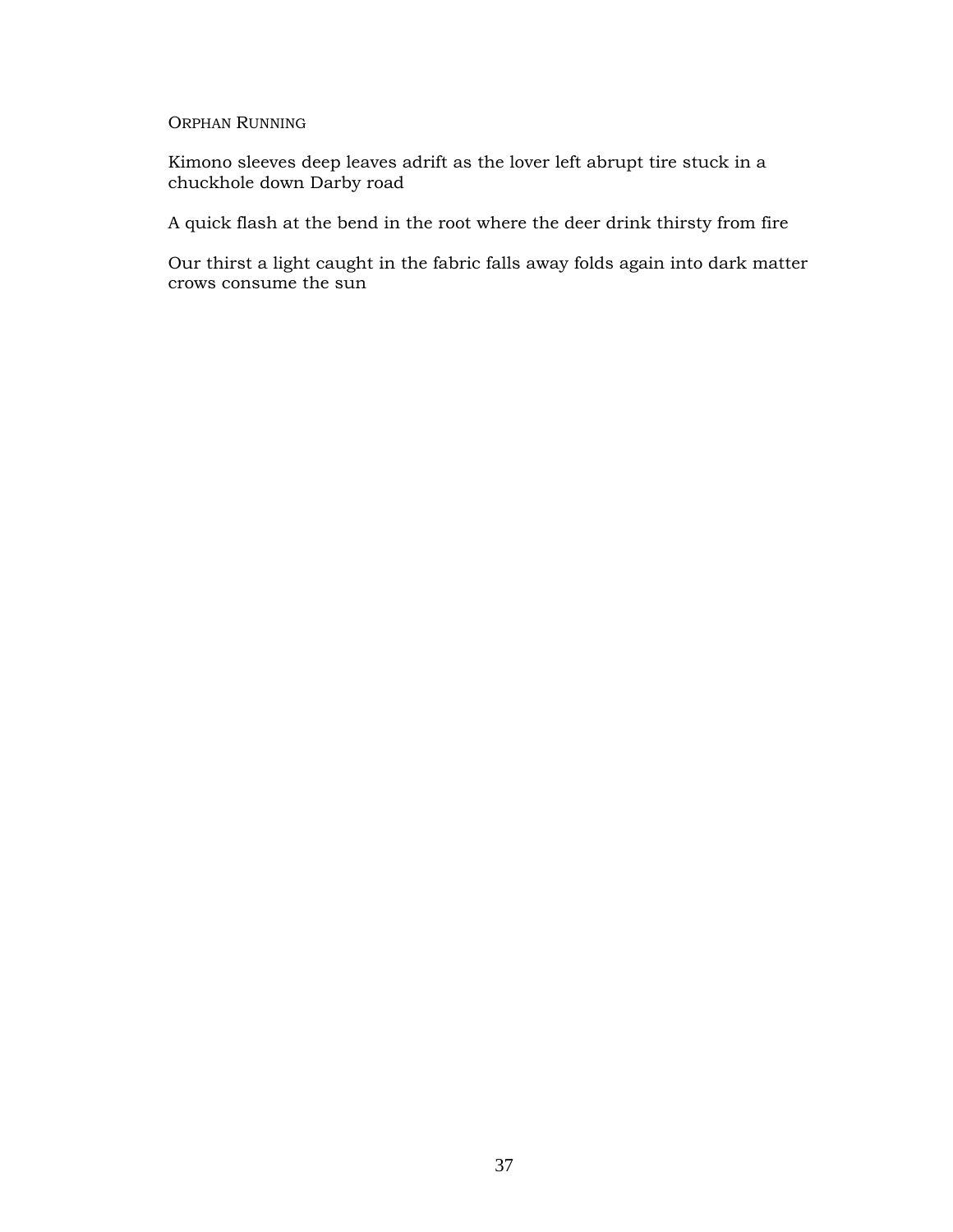## HEZAFITER

The Earth turns until it is a blade across the eye a black spot on the back of the retina the aesthetic value in infinite regress

Want does not want does not fill the barren belly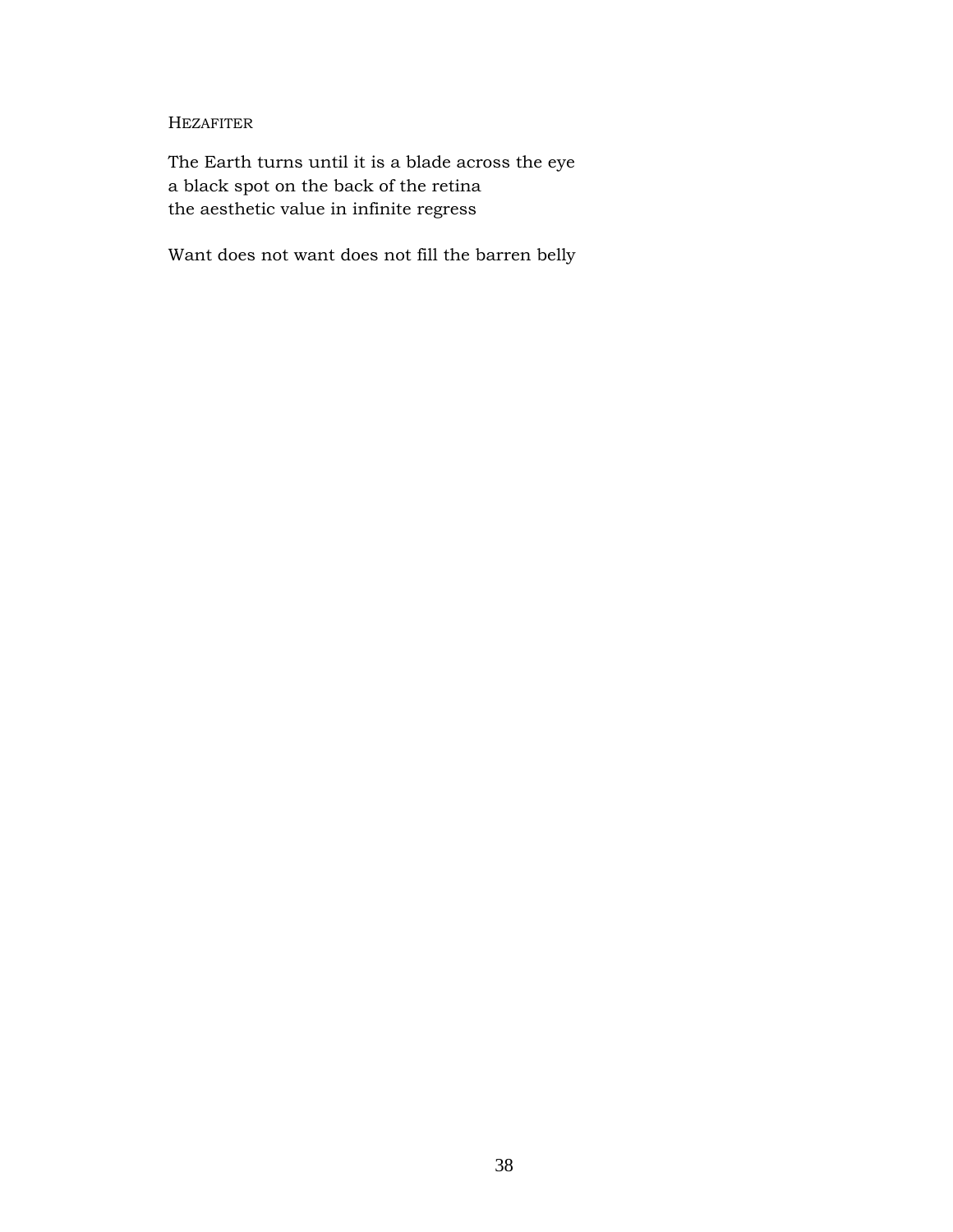## PLACER DAWN

Blue heron nests river's blue-green witness young child on the bank The day's arc long days the child's woman covers her breasts pendulum moon The image overlaps the waves the shore soft sand-colored face a retinal scar The boat returns night and ten thousand stars lost light against the current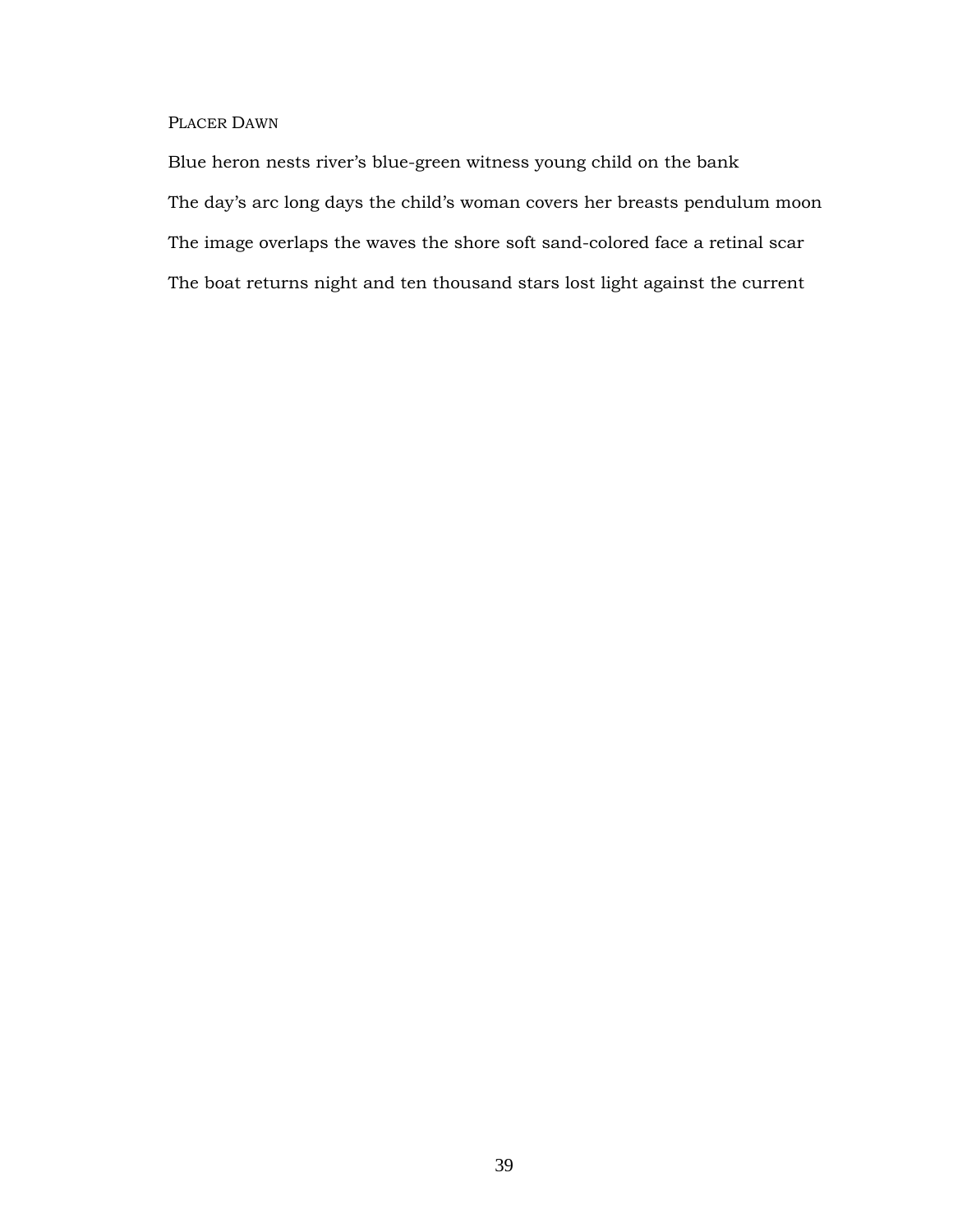SKY FULL OF HOPE

Cable across the seafloor tethers together continents drift still foreign the feeling lost in the turn cold current sinks deeper

The crane caught in the seagrass yellow eye rolling tide

The woman embarks no oar no boat white shore white swelling her black hair billows breasts below the waterline the current carries her out

Final breath vanity's last grope the measure of absence the necessity of accuracy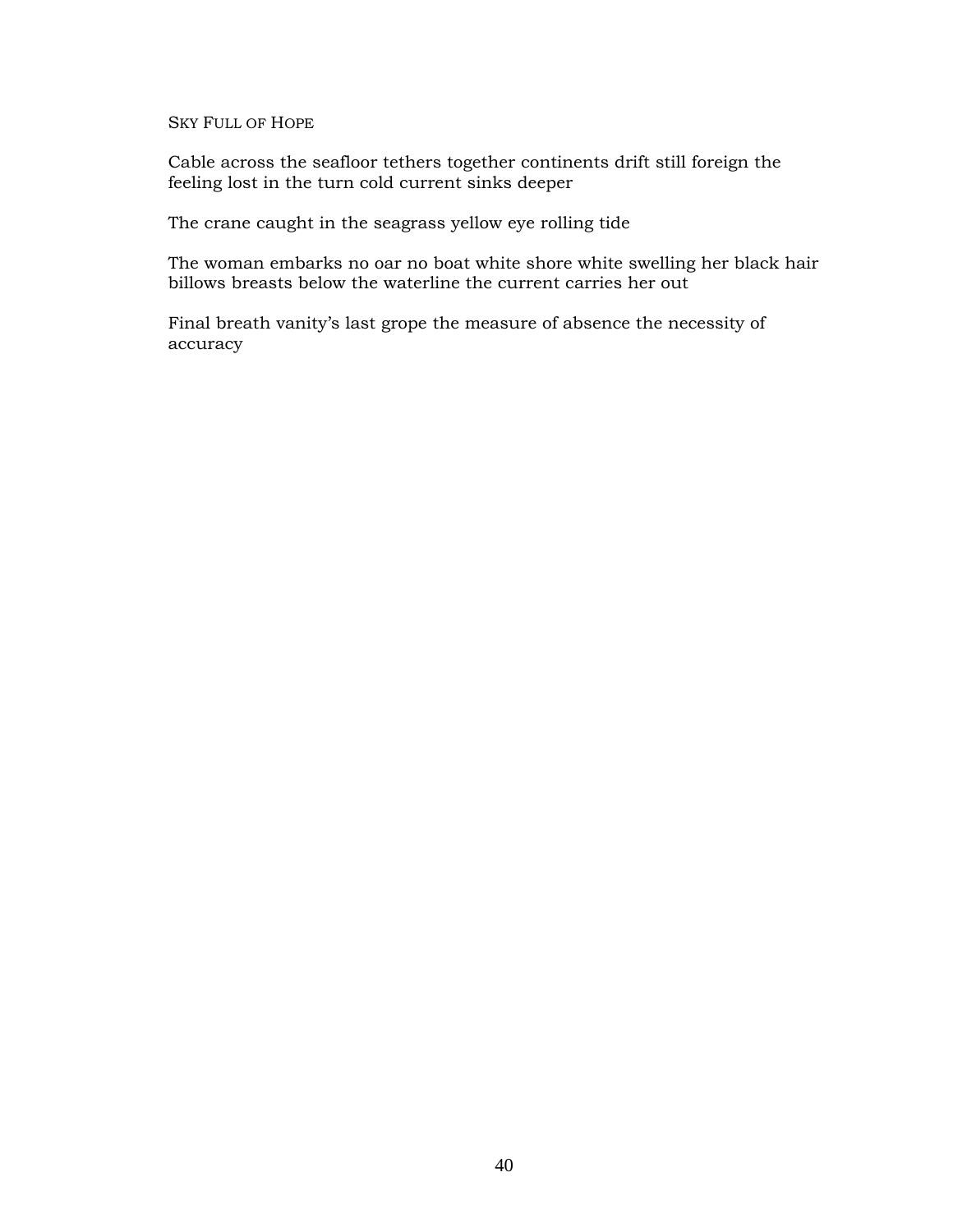#### SHIHALI

Ash tree a map in veins the road the lonely travel at night

is the same road with the blind curve how many sons and daughters lost their own now cry in the night

We fold paper into tigers light lanterns for effect knowing no relief finding no solace in familiar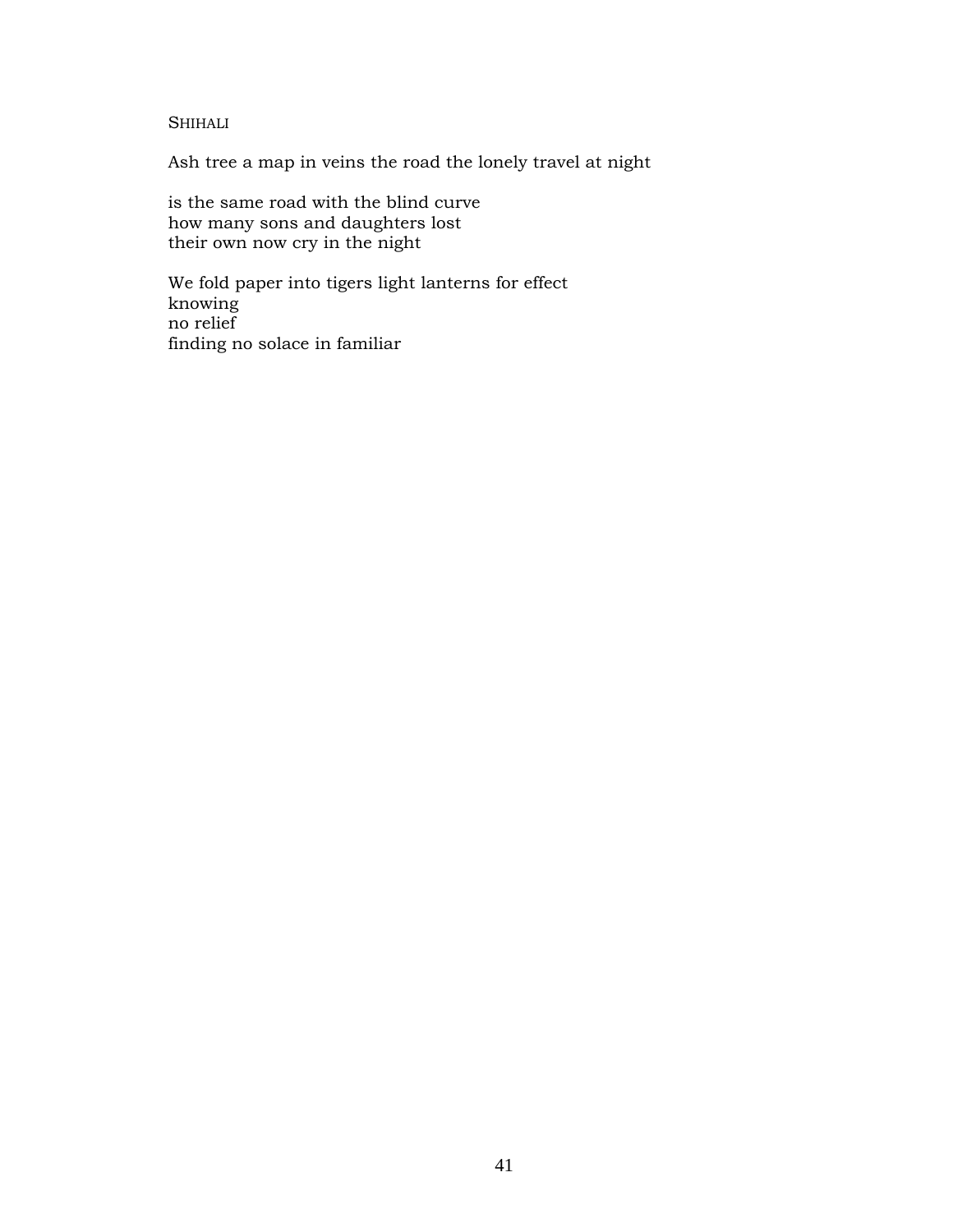FLYING SIX MOONS

On a space of lawn speared leaves cup the rooster's red head flightless feathers greased together energy waiting to dissipate

Words are knives

Farm the land farm the sky the sickle your soft hand against

this stolen love for mountains

The rhythm leaves the you at dawn a weak pink color a faint unbound restless feet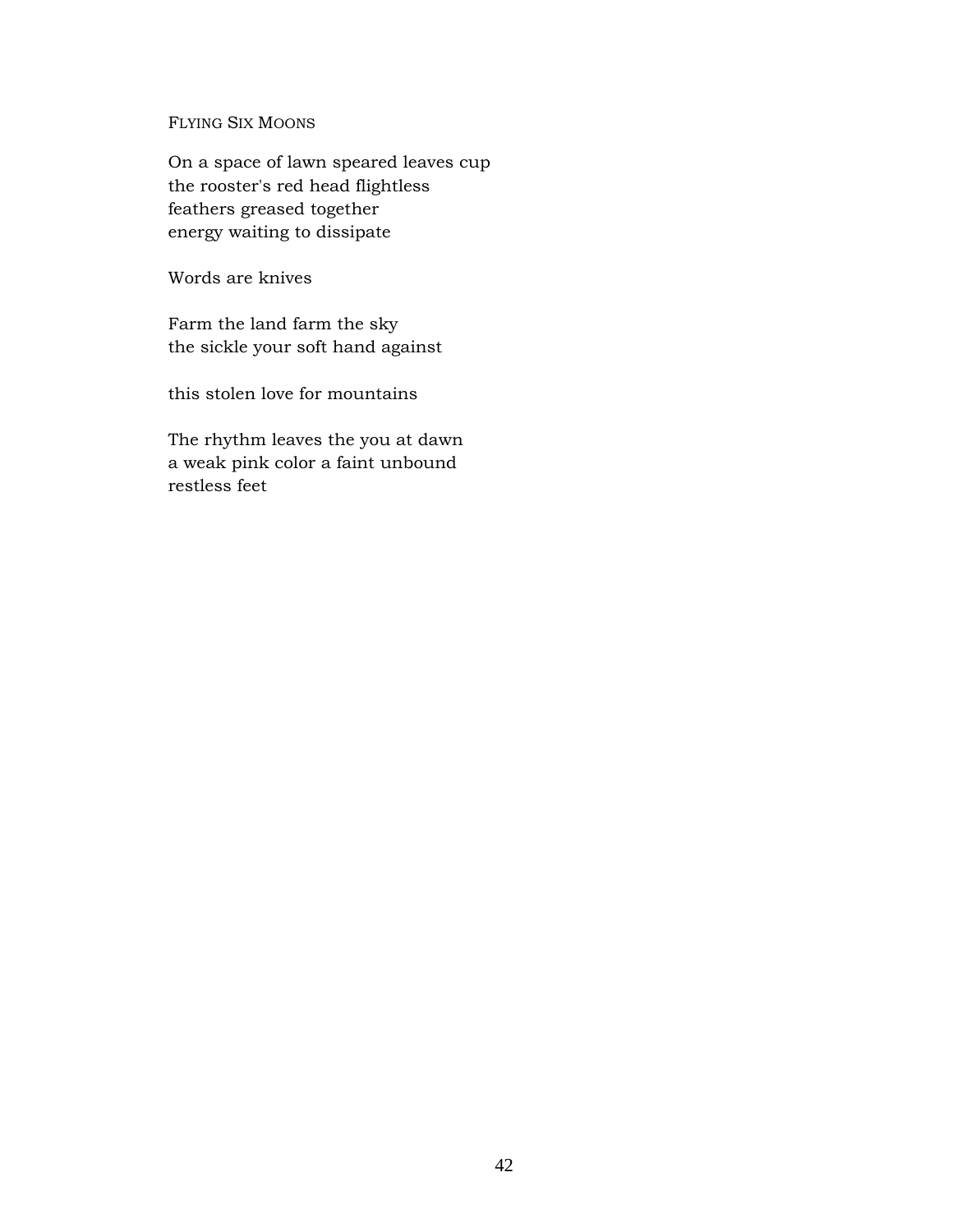#### C.J. EIGHT

A week of black winds crossing the ash crowns

Sea salt storm bearing down in the hole passengers pallid faces clouded over white shores faint fjord line

The apple's gleam holds fast filaments eyes teeth same sharp tongue the tomb looms where the gleam was long

Time roped out if only near here far there something necessary in between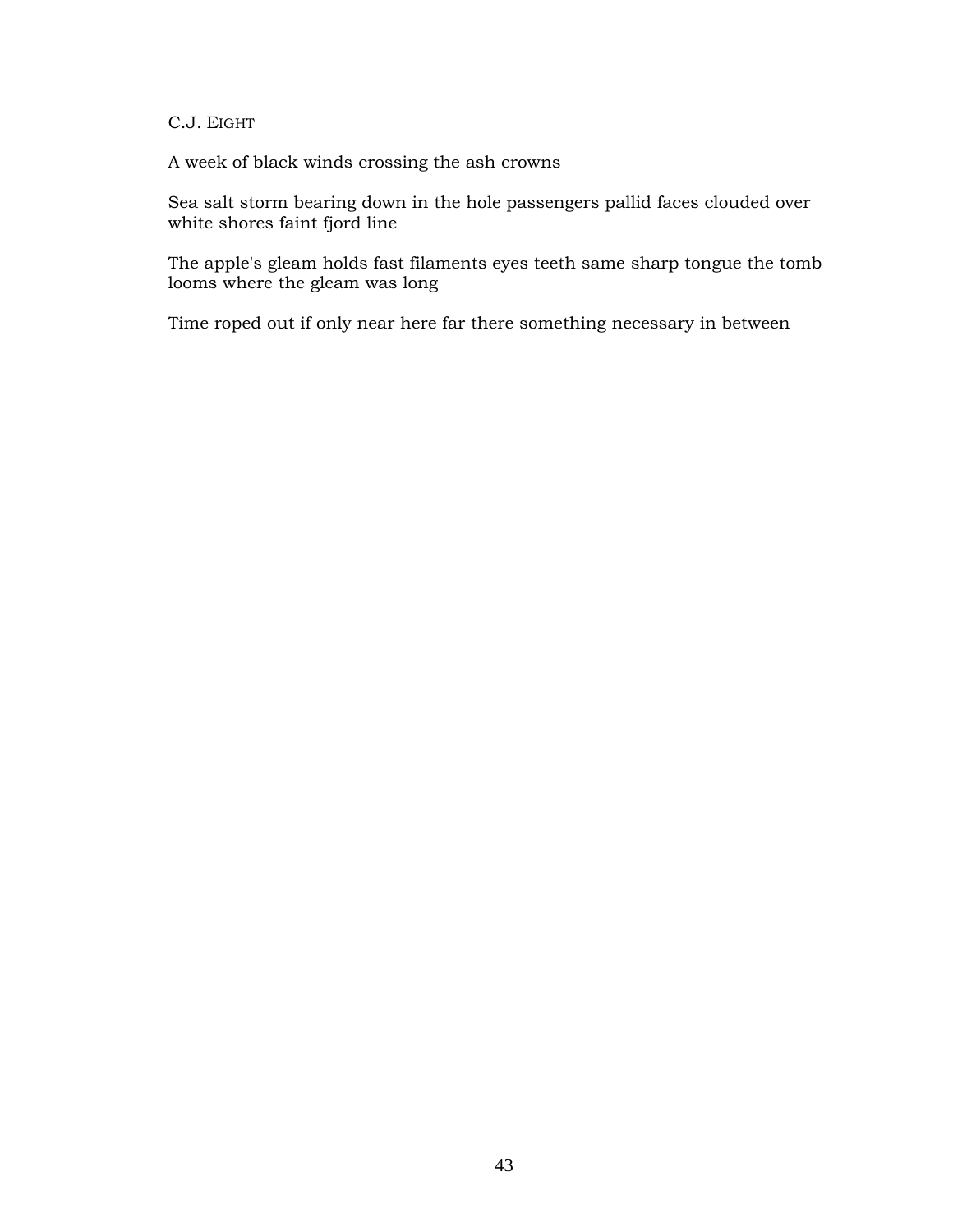## ZENYATTA

Death is a present already past a future mathematically finite Asleep the mountain ridge rises the night as endless day Awake the river's current a soft cradle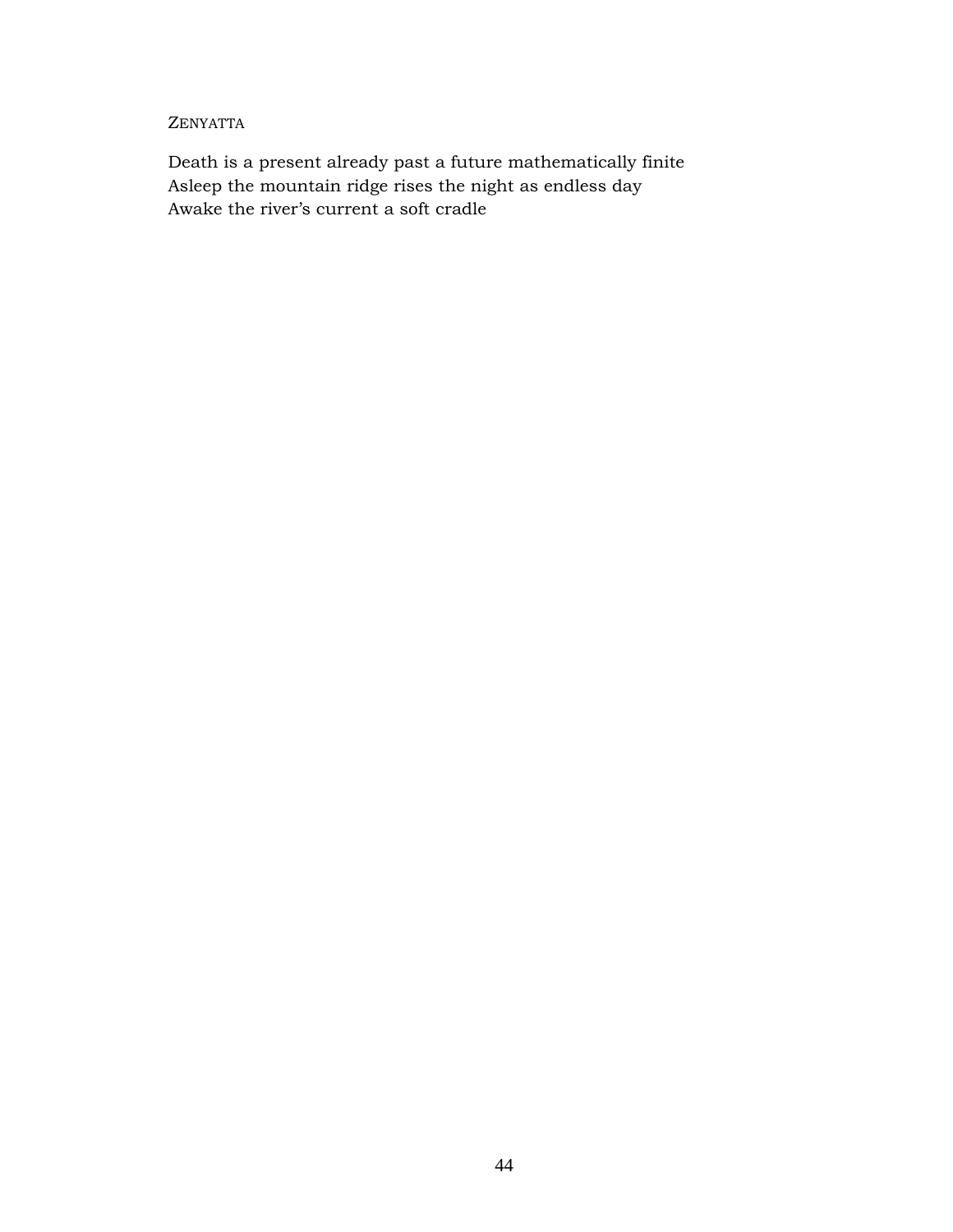HOLD ME BACK

Trees in fall orange leaves something hesitant in that death as cold through a wool shirt seeps into our fabric not woven tight enough

pitch through a sieve

This infinity as a light outlasting our light produces textbooks and conspiracy theories the difference between tree and human a degree of trust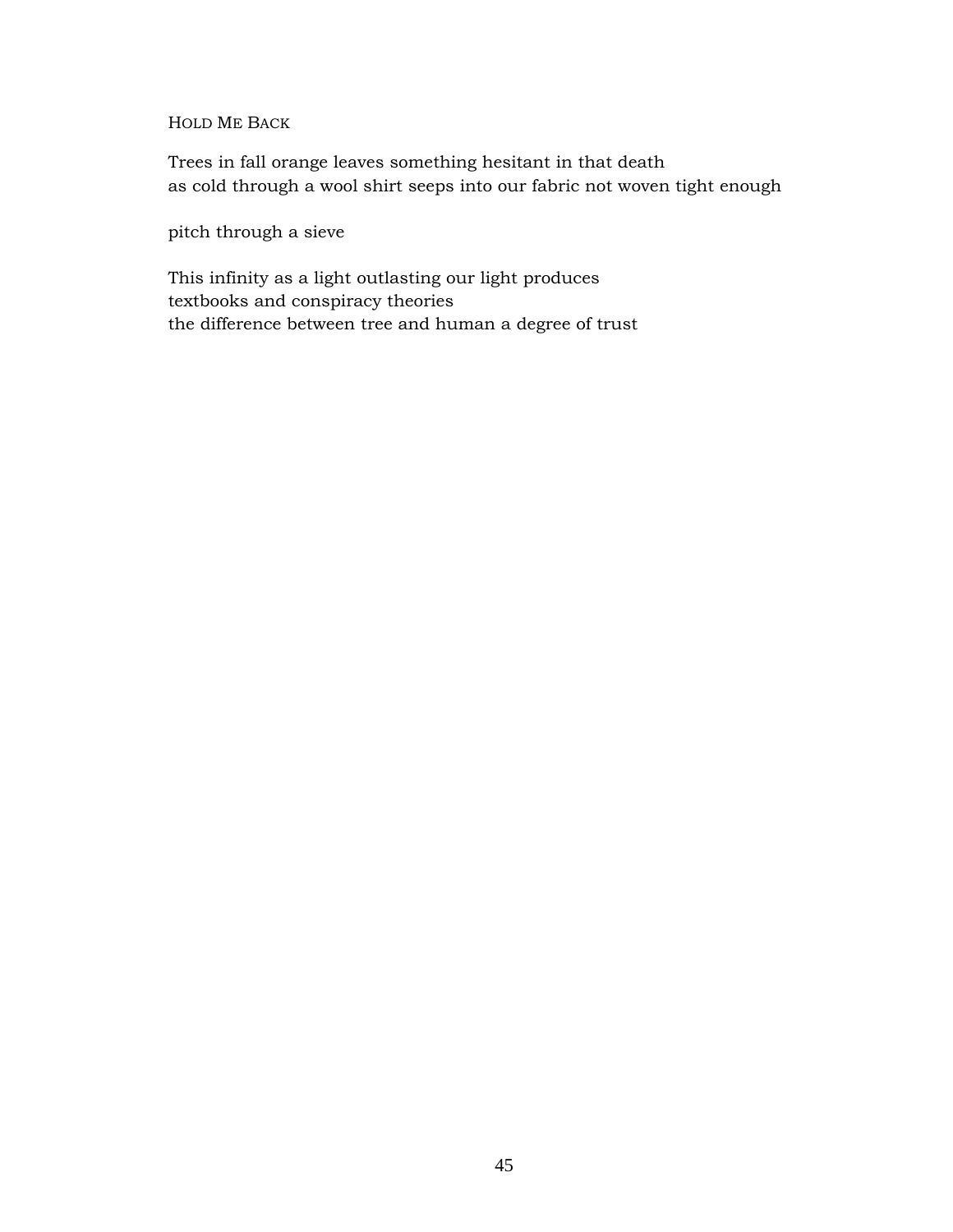LAKE VICTORIA

In between the hum perpetuates: is this and this strange dream that takes on the scent in metaphors a field of red poppies the petals fluttering the mind unattended makes its own sense and the sun propels this honesty into waking uncertainty the dreamer's opiate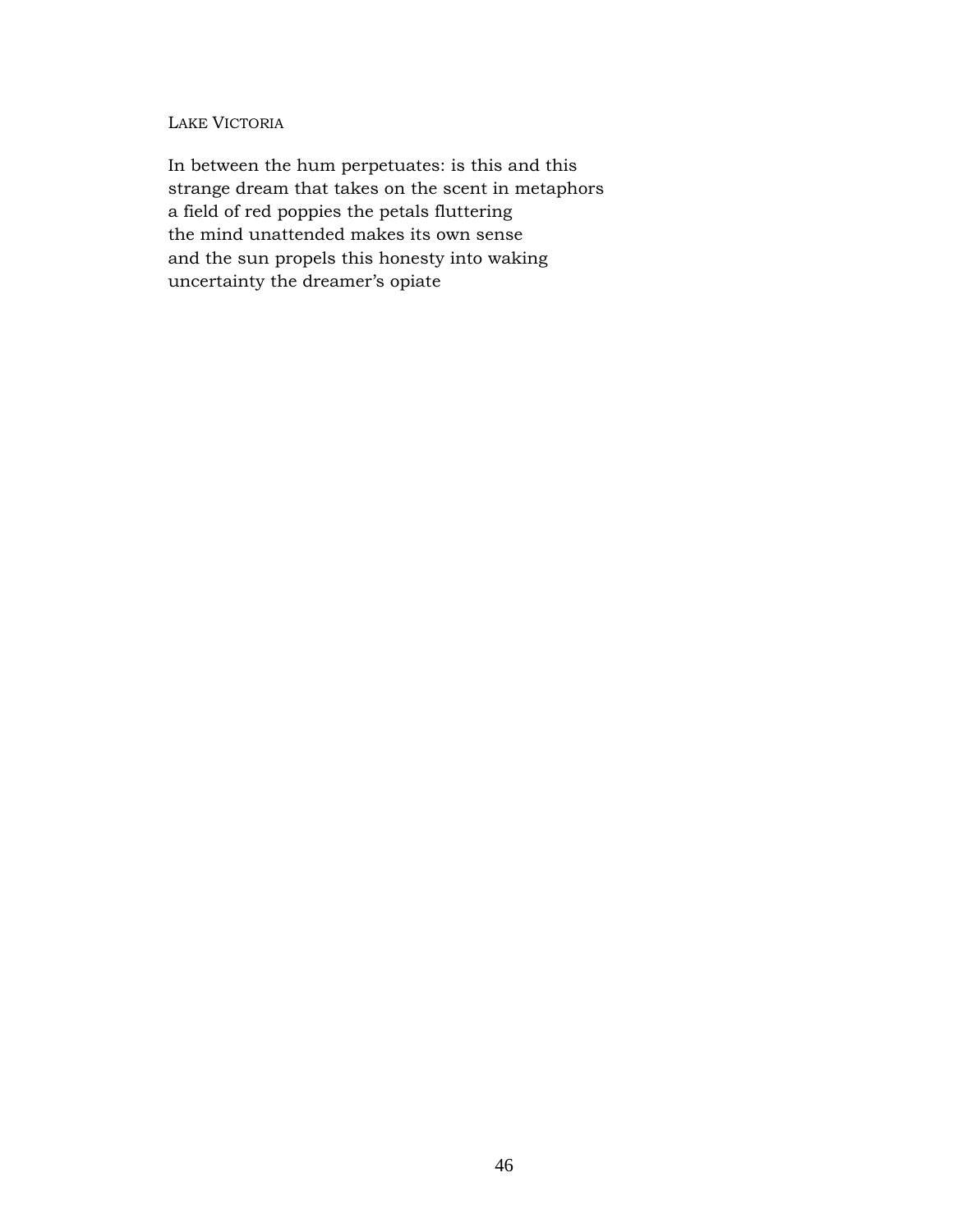## COSMO MADNESS

Loss is exile in the tree across the street same oak bark same oak leaves the body stuck together by the impulse of atoms so the self finds solace in numbers less is less is more the physicist's blackboard blank the equation parsed out: we have left our atoms